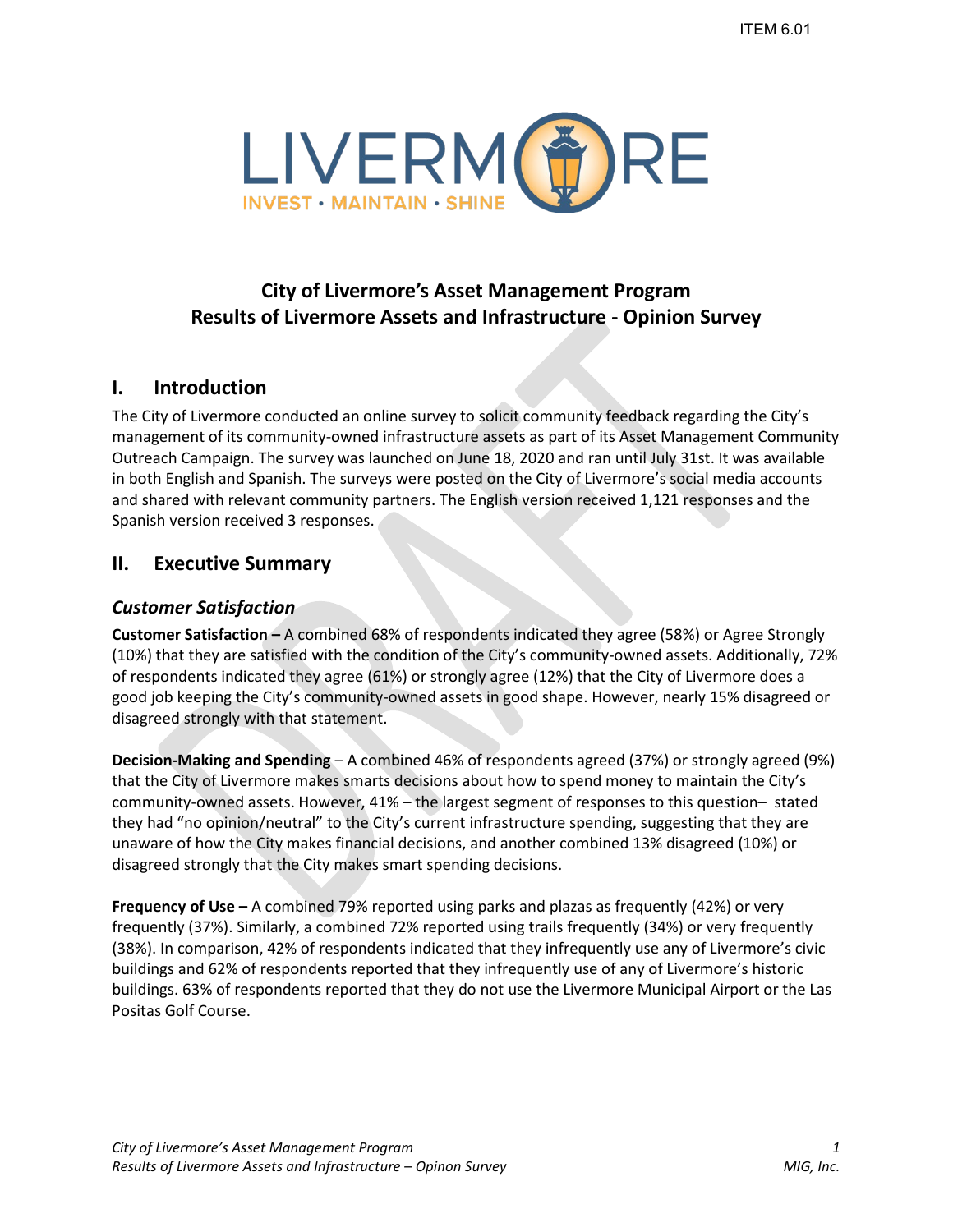## *Asset Conditions*

**Buildings and Amenities –** 90% of civic buildings and 65% of historic buildings were reported to be in good or excellent shape. The Livermore Municipal Airport and the Las Positas Golf Course were also reported to be in good or excellent shape, but more than half of respondents were not sure about the condition of these assets.



**Streets and Paths of Travel** – When asked to rate the condition of Livermore's streets and paths of travel elements, over 50% of respondents rated Livermore's assets as good or excellent in every category except sidewalks. Sidewalks were the lowest ranked category, with only 44% of respondents rating them as good or excellent.

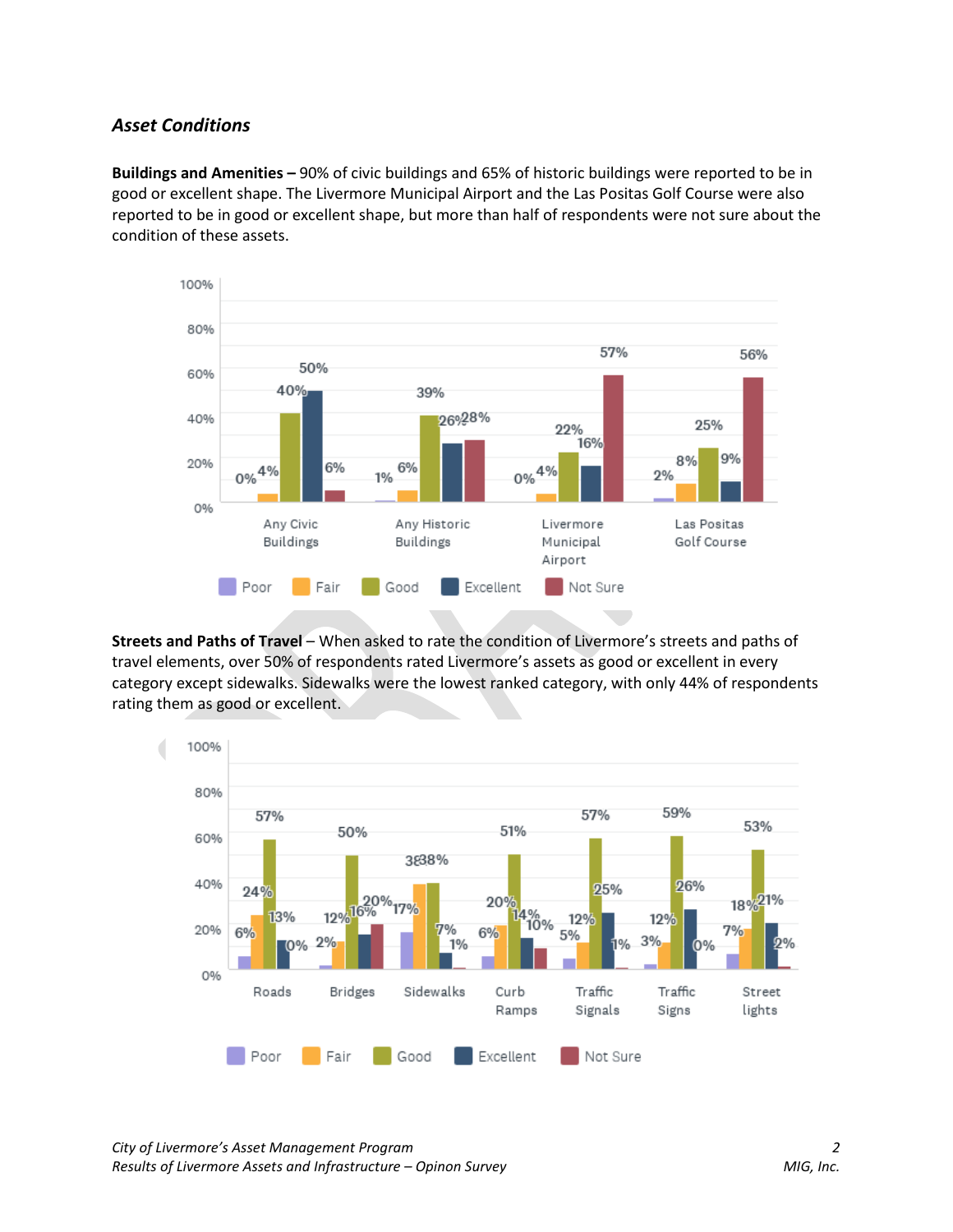**Green Spaces and Aesthetics** – The vast majority (82%) of respondents reported that the condition of parks and plazas were either good (54%) or excellent (32%). A combined 76% indicated that the condition of trees and landscaping was in good (51%) or excellent (26%). Decorative walls and fences were ranked the lowest in this category. A combined 20% of respondents indicated that decorative walls or fences were in poor (9%) or fair (11%) condition.



**Water Infrastructure –** Over two-thirds (67%) of respondents indicated that both City's flood control system was good (50%) or excellent (17%), and that the wastewater system was good (47%) or excellent



*City of Livermore's Asset Management Program 3 Results of Livermore Assets and Infrastructure – Opinon Survey MIG, Inc.*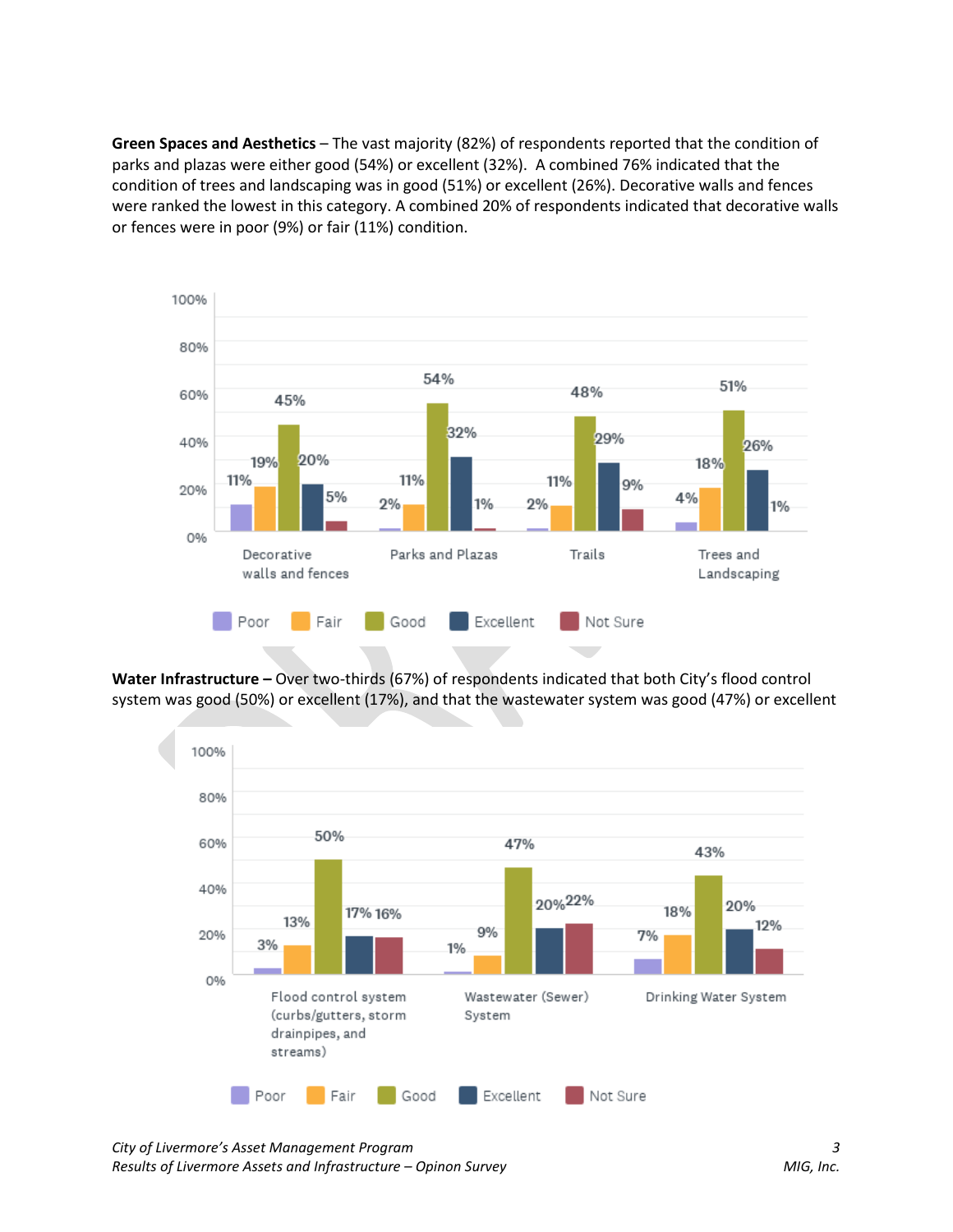(20%). Notably, 16% and 22% indicated they were not sure about the condition of the flood system or wastewater system, respectively. The drinking water system rated the lowest with 18% suggesting that it was fair and 7% suggesting it was poor.

## *Priorities*

The highest rated priorities all related to improving mobility and included 1) resurfacing and repaving streets, 2) maintaining and repairing sidewalks, and 3) maintaining traffic signals and lights. Maintaining parks and the flood control system rounded out the top 5 ranked priorities. The lowest ranked priority out of 14 was maintaining Las Positas Golf Course.

## *Funding Strategies*

The top funding strategy selected by participants was to focus on public safety repairs and improvements. A combined 90% of respondents supported this strategy by indicating support (46%) or strong support (44%). Methods to increase funding resources also were cited as top priorities with exploring grand funds and new revenue enhancement measures ranking third and fifth, respectively. On the other hand, a combined 63% were either opposed (46%) or strongly opposed (17%) to reducing frequency and level of maintenance.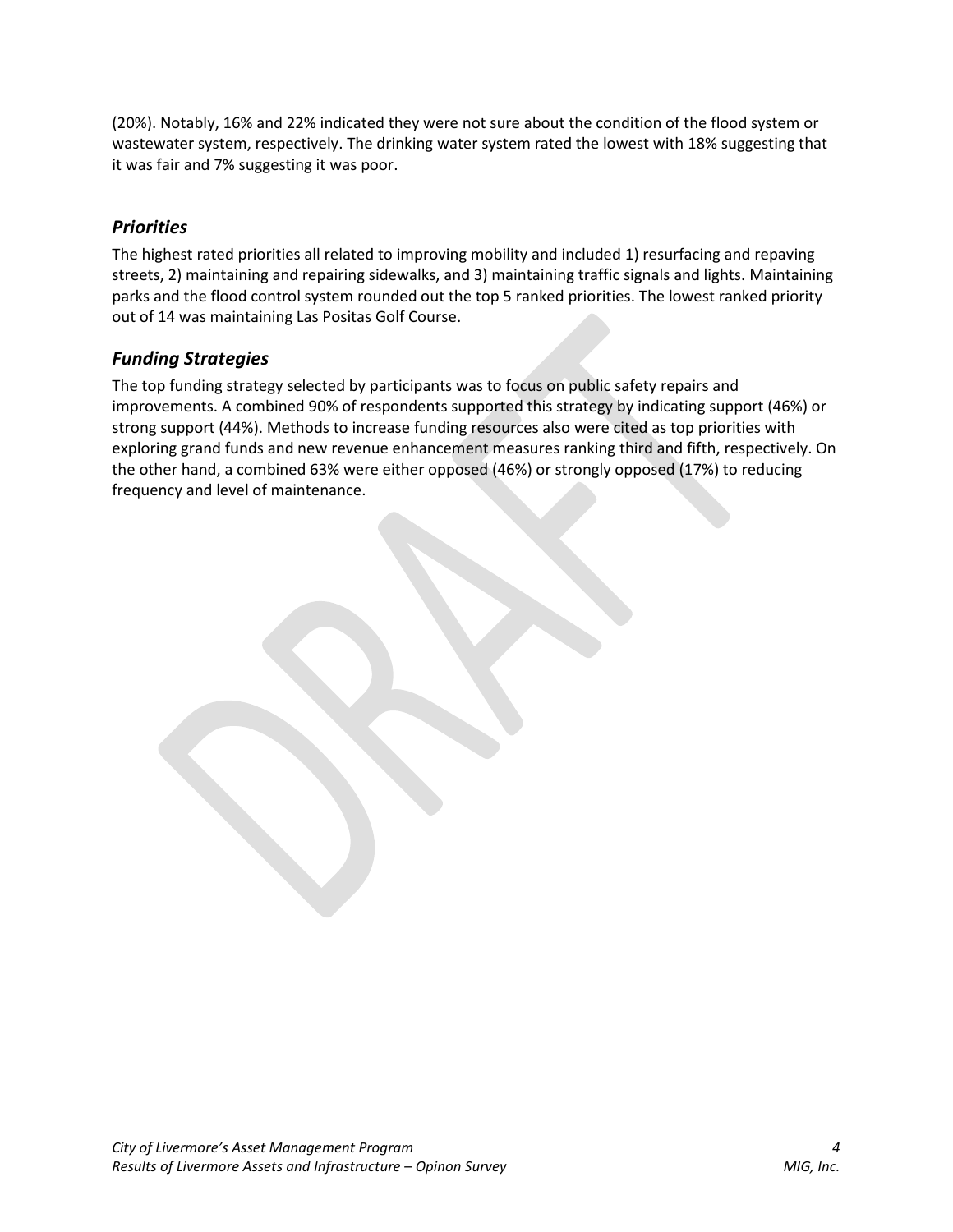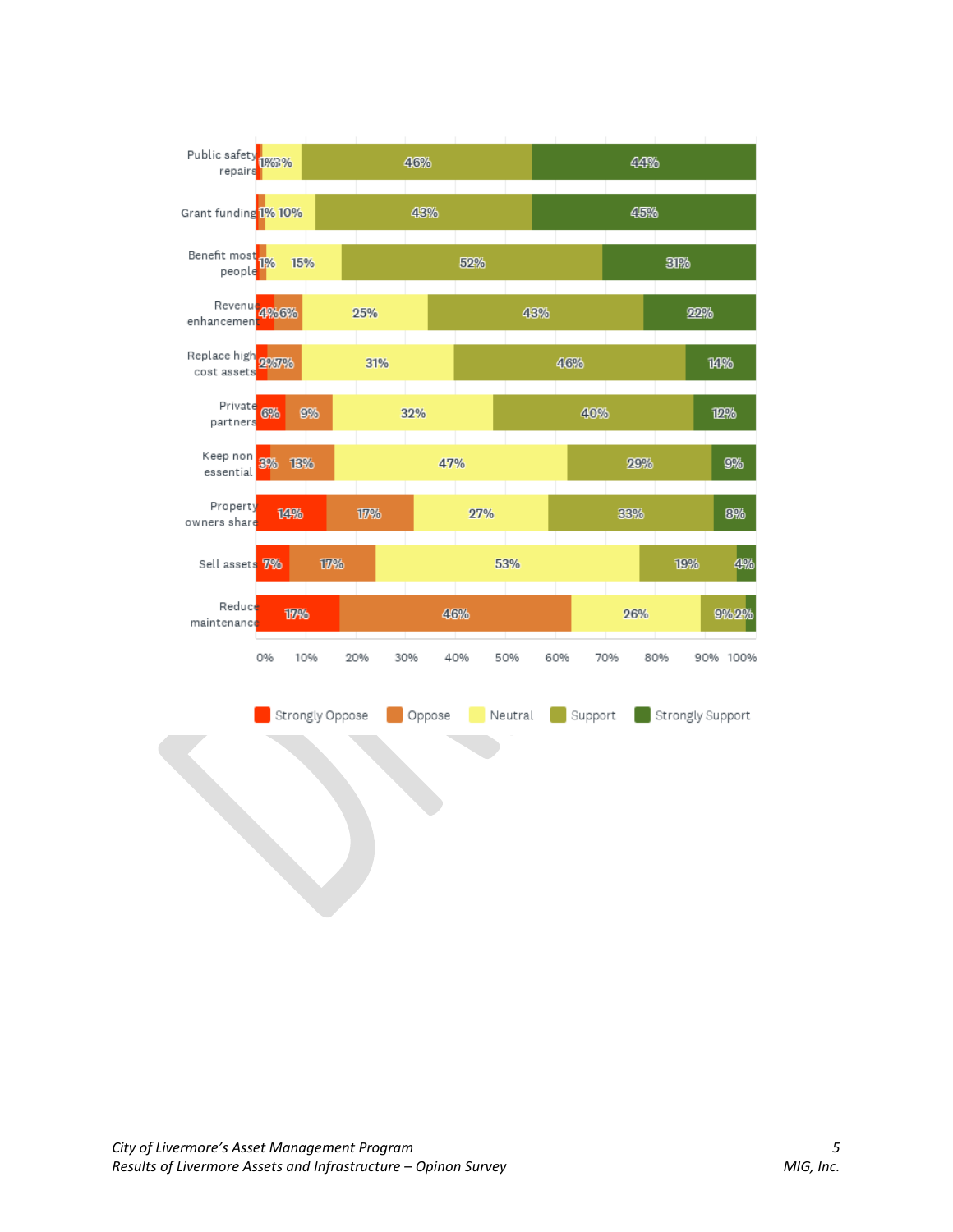## **III. Survey Results**

Survey responses are provided in detail below, along with a summary of accompanying comments related to a topic.

## *Survey Results Section 1: Customer Satisfaction*

The survey opened with statements to gauge satisfaction with the City's management of its communityowned assets. Respondents were asked to provide their level of agreement with each statement, ranging from "disagree strongly" to "agree strongly."

## **Question 1: I am satisfied with the condition of our community-owned assets. (1,111 responses)**

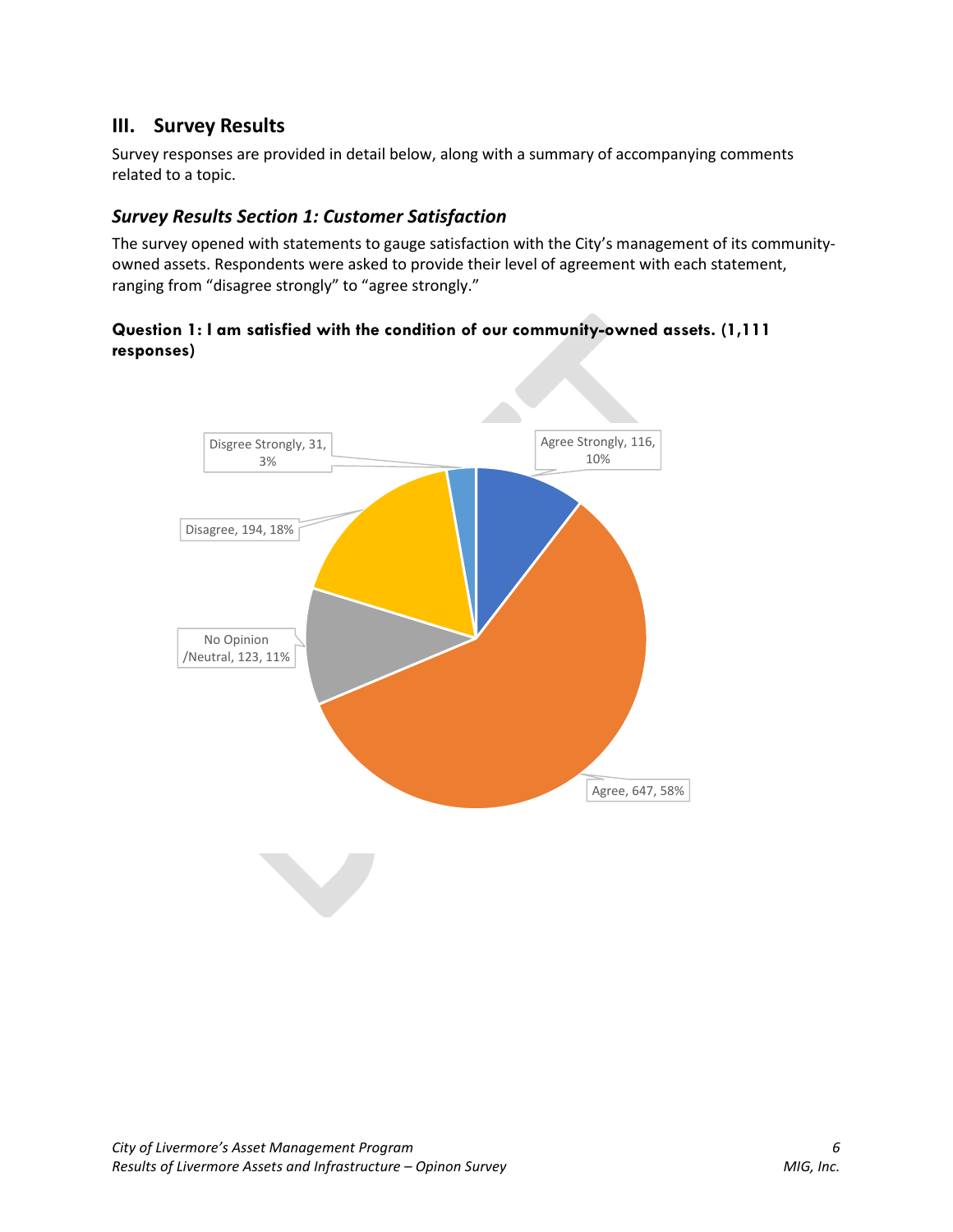



**Question 3: The City of Livermore makes smart decisions about how to spend money to maintain our community-owned assets. (1,106 responses)**

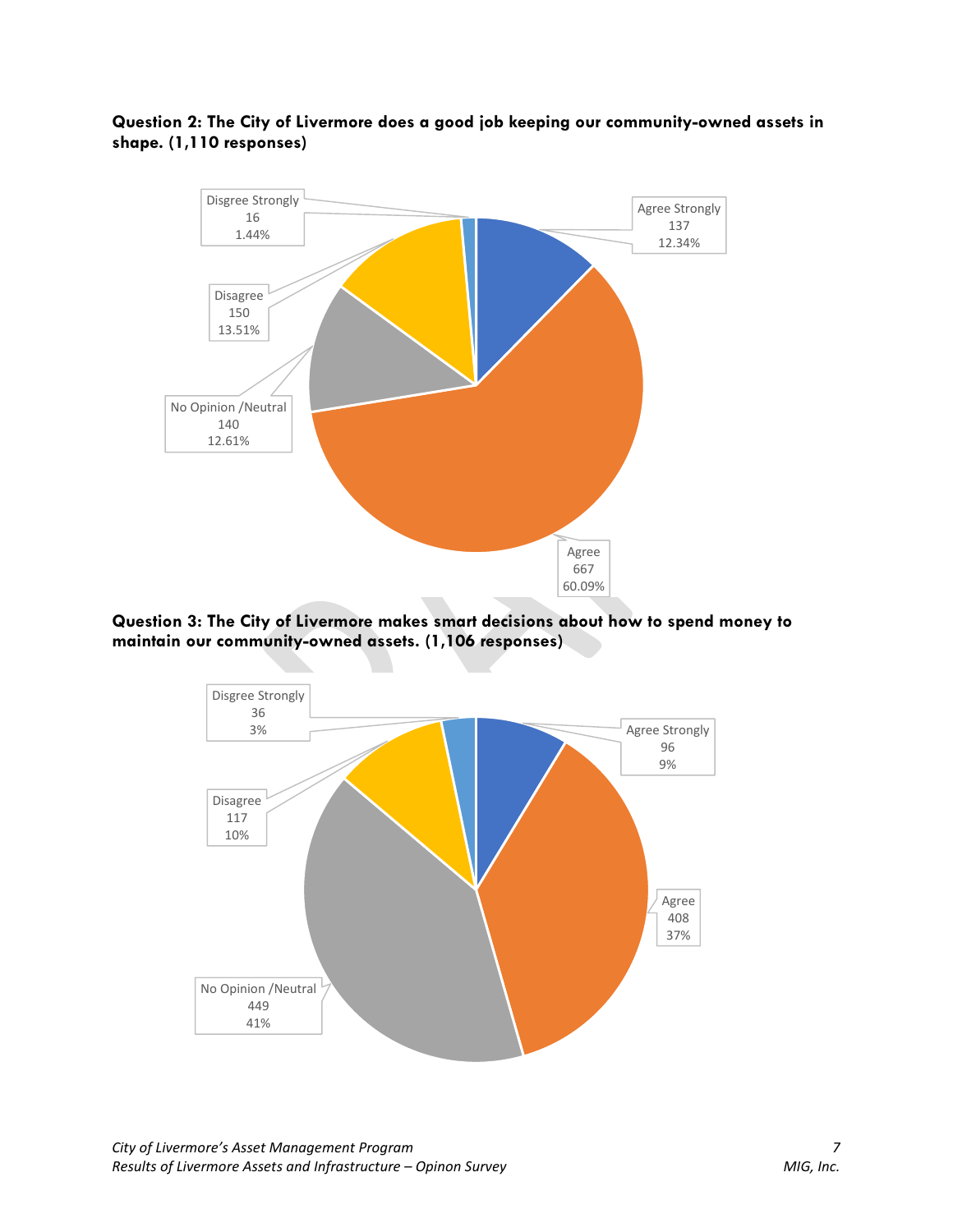## *Survey Results Section 2: Frequency of Use*

Respondents were asked to indicate how frequently they utilize or visit a variety of community-owned assets. The chart below details their responses, with the assets most frequented in green and yellow and while less frequented assets are represented by orange. Notably, respondents that were unsure of their frequency of use are noted in red.



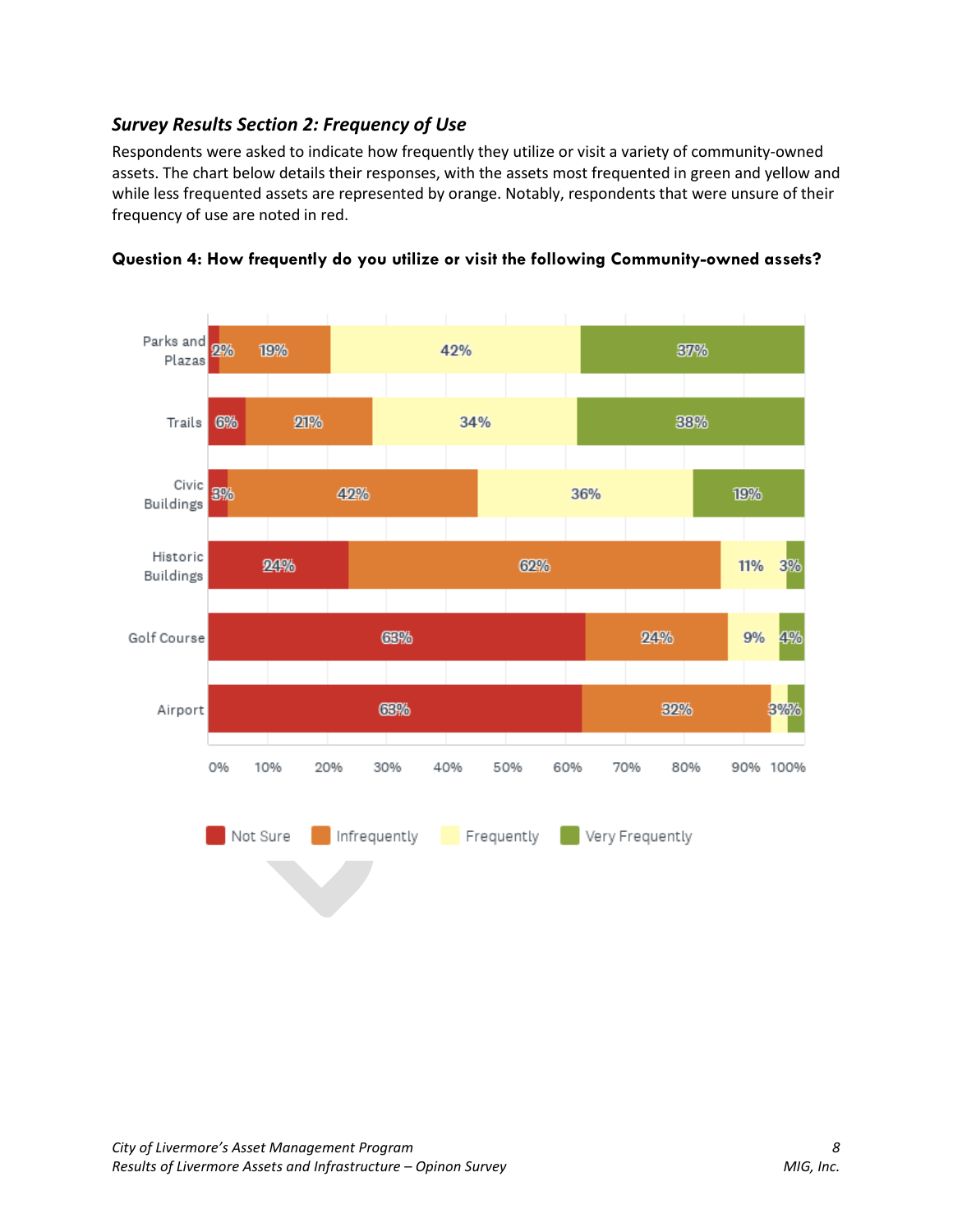## *Survey Results Section 3: Asset Conditions*

Respondents were asked to indicate their opinion on the current condition of several categories of Livermore's community-owned assets. In each graphic below, assets are listed across the bottom and the colors represent the condition reported for each group.

#### **Comments Analysis**

There was a total of 2,017 distinct comments received through the survey. Many comments touched on several different questions and topics and were not always related to a question they were responding to. To overcome this, and better categorize the data, the complete set of comments were categorized through key word searches, grouped, and then tallied. Once grouped, they were then analyzed for commonly repeated phrases or concerns which, in turn, were tabulated. Those tables produced a sum the total number of repeated phrases or concerns, and then cite what percentage of the keyword comments each represents. For a complete review of all comments and categorized comments see the Comments Database.



## **Question 5: Condition of Buildings and Amenities**

## **Comments by Key Word Key Word: Buildings**

A total of 60 comments contained the key word "buildings", or 3% of the total comments.

• Over a quarter of buildings comments (27%) expressed some concern about funding for the preservation and revitalization of buildings. Some suggested allowing development that helps fund revitalization. There were comments about how the City should refocus its revitalization attention to neighborhoods, existing buildings, parks, and open space.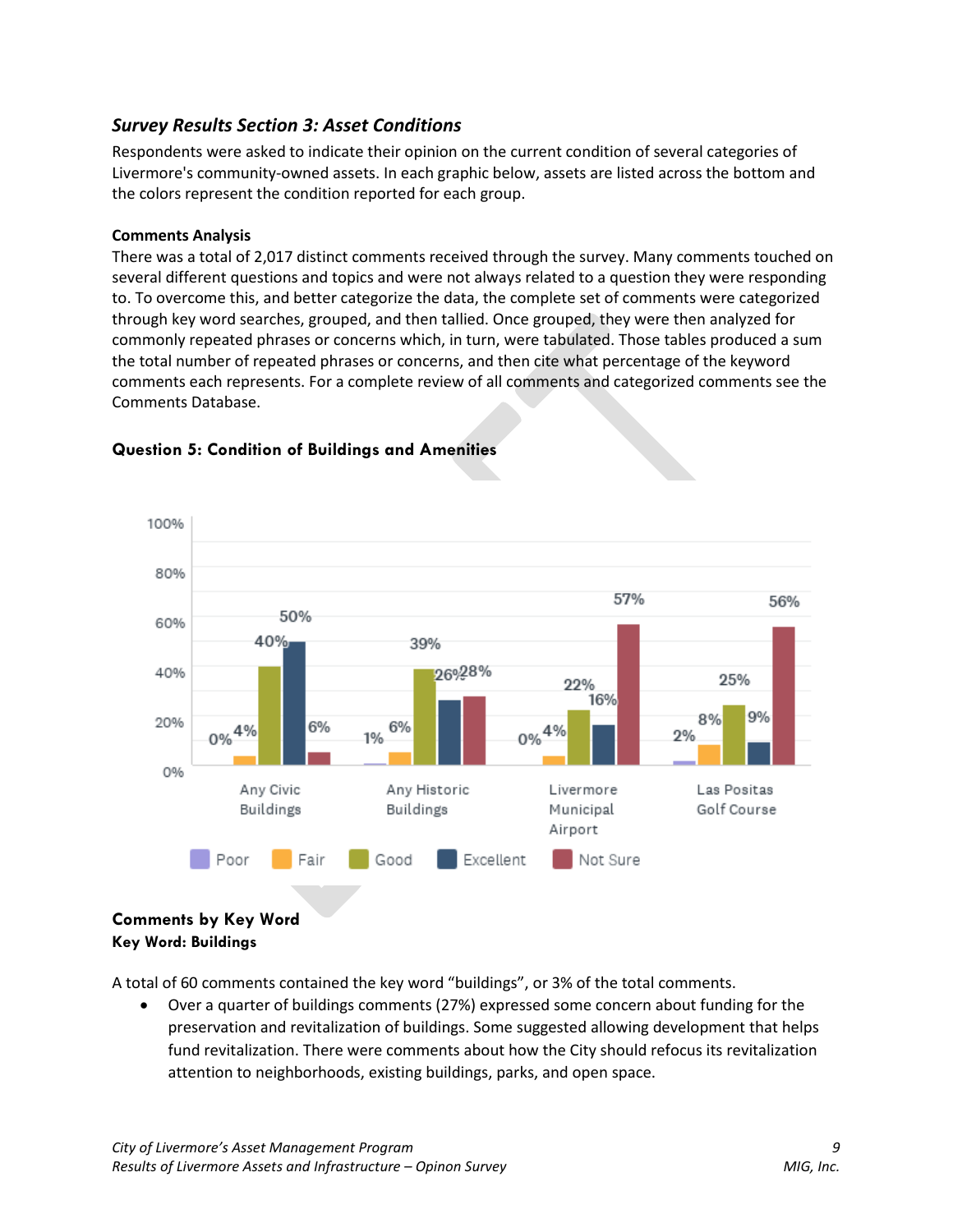- 23% of building comments suggested the City focus and prioritize infrastructure and existing assets. Some mentioned shifting focus away from developing new civic buildings.
- 20% of building comments were positive in nature and cited the Heritage Guild, the murals on downtown buildings, the energy saving measures on the new Civic Center Meeting Hall, and the openness and cleanliness of public buildings.
- 17% of building comments suggested that a focus on activating buildings and protecting historic buildings was important, especially to bring vitality to downtown.
- Suggestions included increasing building fees for additional revenue, promoting community ownership, selling some assets like the Las Positas Golf Course, and increase knowledge and training for building maintenance.

## **Key Word: Library**

A total of 35 comments contained the key word "library", or 2% of all comments received.

- Over half of library comments (51%) were positive in nature. Most commented on the Civic Center Library's beauty, design, functionality, and cited it as the best and most important building in the City.
- 29% of comments cited concerns with the buildings and uses of the Springtown and Rincon Libraries, including comments about the condition of the buildings due to homeless impacts.
- Additional comments included a need for more funding for branch libraries and maintenance.

## **Key Word: Airport**

A total of 11 comments contained the keyword "airport", or 1% of all comments received.

- Four comments indicated a positive quality or appreciation for the Livermore Municipal Airport, including its new restaurant.
- Five comments question why the City managed a for-profit entity or suggested that it should sell the airport.
- Two comments suggested the airport was not sufficiently used by residents.
- One comment was negative about the airport's appearance.

## **Key Word: Golf**

A total of 37 total comments contained the keyword "golf", or 2% of all comments received.

- Three comments had positive things to say about the golf course including suggestions to keep the existing course as it adds to the City's desirability. However, a little less than a quarter (9 responses) said the Las Positas Golf Course is in poor shape.
- 43%, or 16 comments, suggested that the golf course should be sold, privatized, or at minimum financially self-sustaining.
- Three comments mentioned that the Springtown Golf Course transition to the Springtown Open Space Area should be completed.
- Some indicated confusion about how the golf course is maintained. Comments included strategies to help maintain the Las Positas Golf Course, like coordinating volunteer days.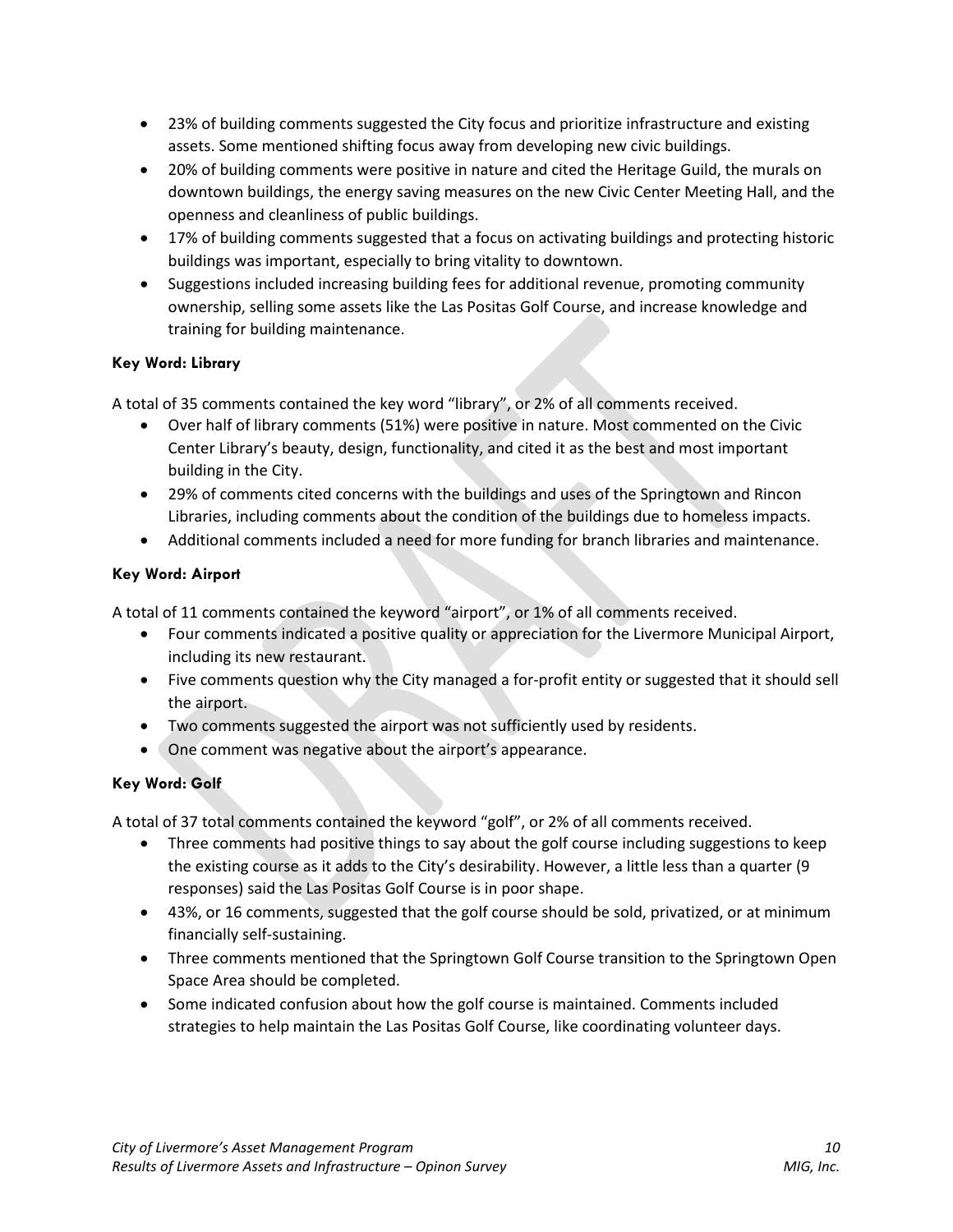

## **Question 6: Condition of Streets and Paths of Travel**

#### **Key Word: Pavement/Road/Street**

There were 358 total comments that contained the keywords "pavement", "road", or "street", representing 18% of all comments received in the Streets and Paths of Travel section. Comments that referenced a specific street but did not relate to street/road conditions were omitted from this comment summary.

- 25% of streets comments were related to improving streetlight conditions. Most of these comments indicated that the streets were too dark and recommended replacing or adding streetlights. Several mentioned the new LED lights as being insufficient. However, three of these comments indicated that lights were too bright or were intrusive in homes.
- 19% of streets comments indicated that some streets were in poor condition and/or needed maintenance.
- 12% of comments specifically mentioned the surface of streets being in poor condition with potholes, cracks, or patches.
- 9% of comments desired some improvement to traffic conditions with specific mentions to calming traffic, reducing cut-through traffic, improving safety, installing speed sensors, and better timing of traffic lights.
- 8% of comments suggested improvements to street aesthetics through greenery, gateway signage, and repair of areas.
- 6% of comments mentioned that more bike and pedestrian amenities and ADA improvements were necessary on streets.
- 6% of comments were positive in nature about the condition of streets in the City.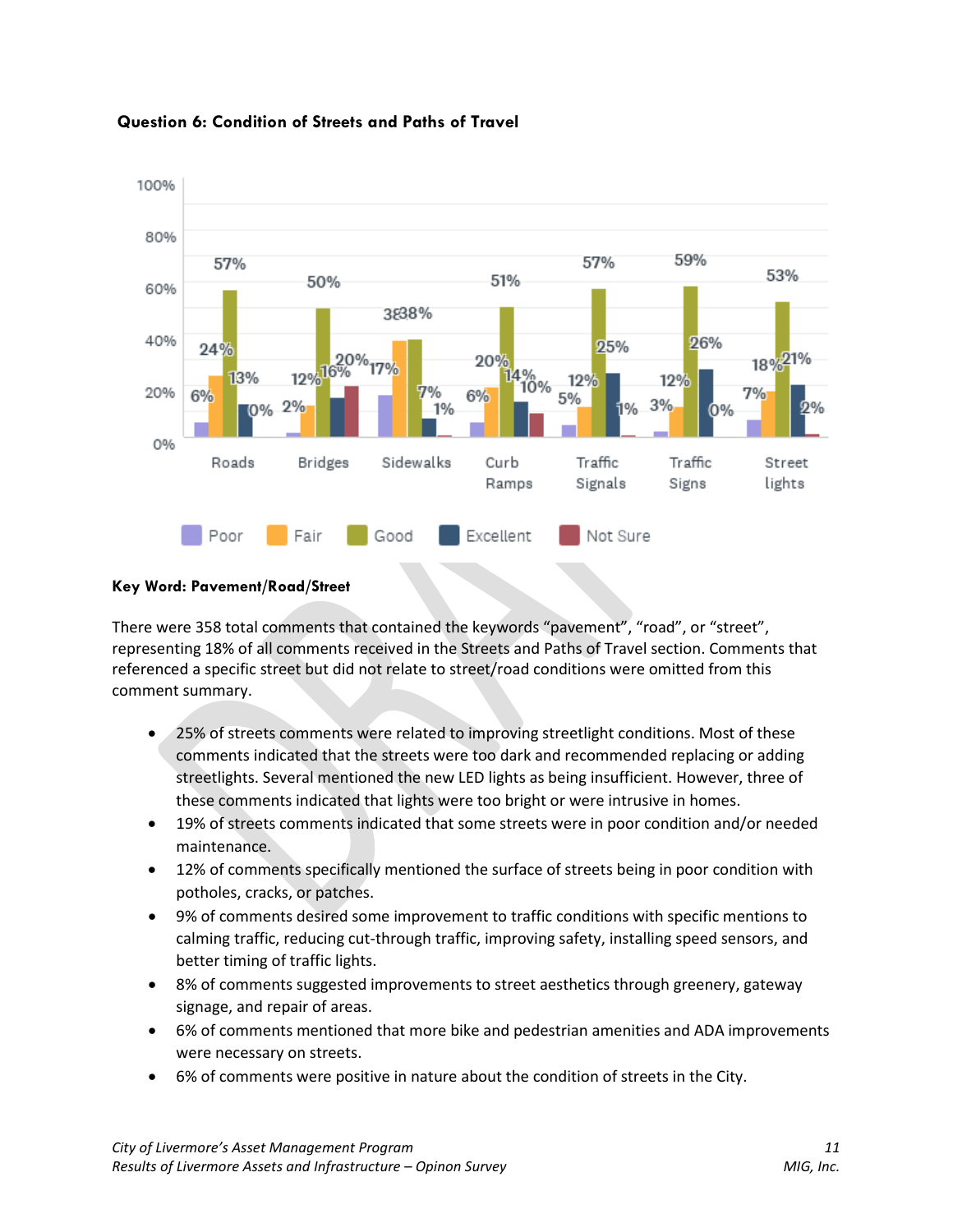## **Key Word: Sidewalk**

There were 235 total comments that contained the keyword "sidewalk", representing 12% of all comments received in the Streets and Paths of Travel section.

- 64% of sidewalk comments indicated general concern about the condition or maintenance of sidewalks.
- 26% of sidewalk comments specifically mentioned that sidewalks were uneven and/or presented tripping hazards.
- Similarly, 33 comments (14%) indicated that trees were causing damage to sidewalks. Of these, 10% also discussed issues of access for the disabled and seniors.
- 20% of sidewalk comments specifically mentioned poor sidewalks in older parts of the City such as the downtown area. Some noted that the slate/flagstone sidewalks were a poor choice.
- 22% of sidewalk comments raised the issue of homeowner responsibility, with most disagreeing with this policy and several suggesting that the City should look to restarting a cost share program with homeowners.
- A few wished to understand the rules for homeowner maintenance responsibilities.

## **Key Word: Bicycle/Bike**

There were 73 comments that contained the keywords "bike" or "bicycle", or 4% of all comments received in this section.

- 55% of bike comments suggested an expansion or improvement of the bike infrastructure with better connections to downtown, the southside, or across the freeway. Protected or buffered bike lanes were suggested as were green zones around schools and sensors at stoplights that detect bikes.
- 34% of bike comments reported hazards or debris on bike lanes that included tree roots, gaps, or cracks in pavement, potholes, leaves, and branches. Some reported that homeowners use gravel along the curb gutters.
- 10% of bike comments indicated that bike lanes needed repair or maintenance while 11% of bike comments were positive about the City's bike infrastructure suggesting that it is generally in good shape, that it's easy to ride and use, and the new bike lane additions are appreciated.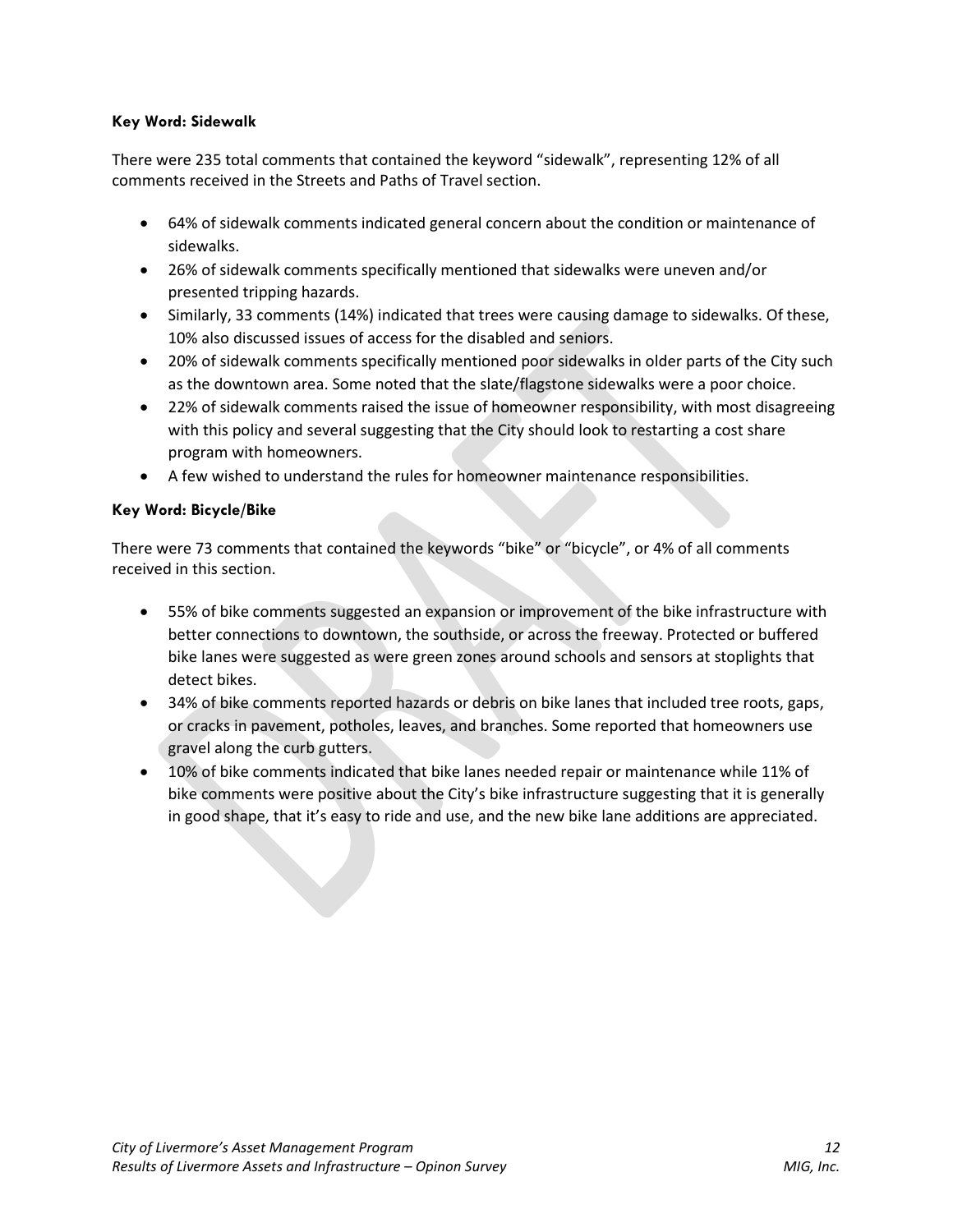



## **Key Word: Trees**

There were 117 comments that contained the keyword "trees", representing 6% of all comments received in this section.

- 27% of tree comments indicated the need for more trees, some suggesting that the City needed to live up to Tree City USA moniker. Some of these comments also indicated that trees be used as a revitalization strategy to target depressed areas or gateways to the City.
- 21% of tree comments suggested that more maintenance and trimming was necessary, especially to prevent tree limbs from blocking street signs and causing pedestrian obstacles.
- 19% of tree comments indicated that there were many dead trees or trees in poor condition.
- 15% of tree comments indicated that trees roots were lifting sidewalks.
- 15% of tree comments indicated tree selection has been an issue, that inappropriate type of trees unsuitable for sidewalk wells were planted and are causing sidewalks to buckle.
- 8% of tree comments mentioned that it was unfair for homeowners to the bear the cost of replacing sidewalks and tree maintenance especially since these were City planted trees that were forced on homeowners.
- Key strategies mentioned included a need for larger California-native trees such oaks, fruit bearing trees, and drought-tolerant trees that do not raise sidewalks.

## **Key Word: Landscaping**

There were 87 comments that contained the keyword "landscaping", representing 4% of all comments received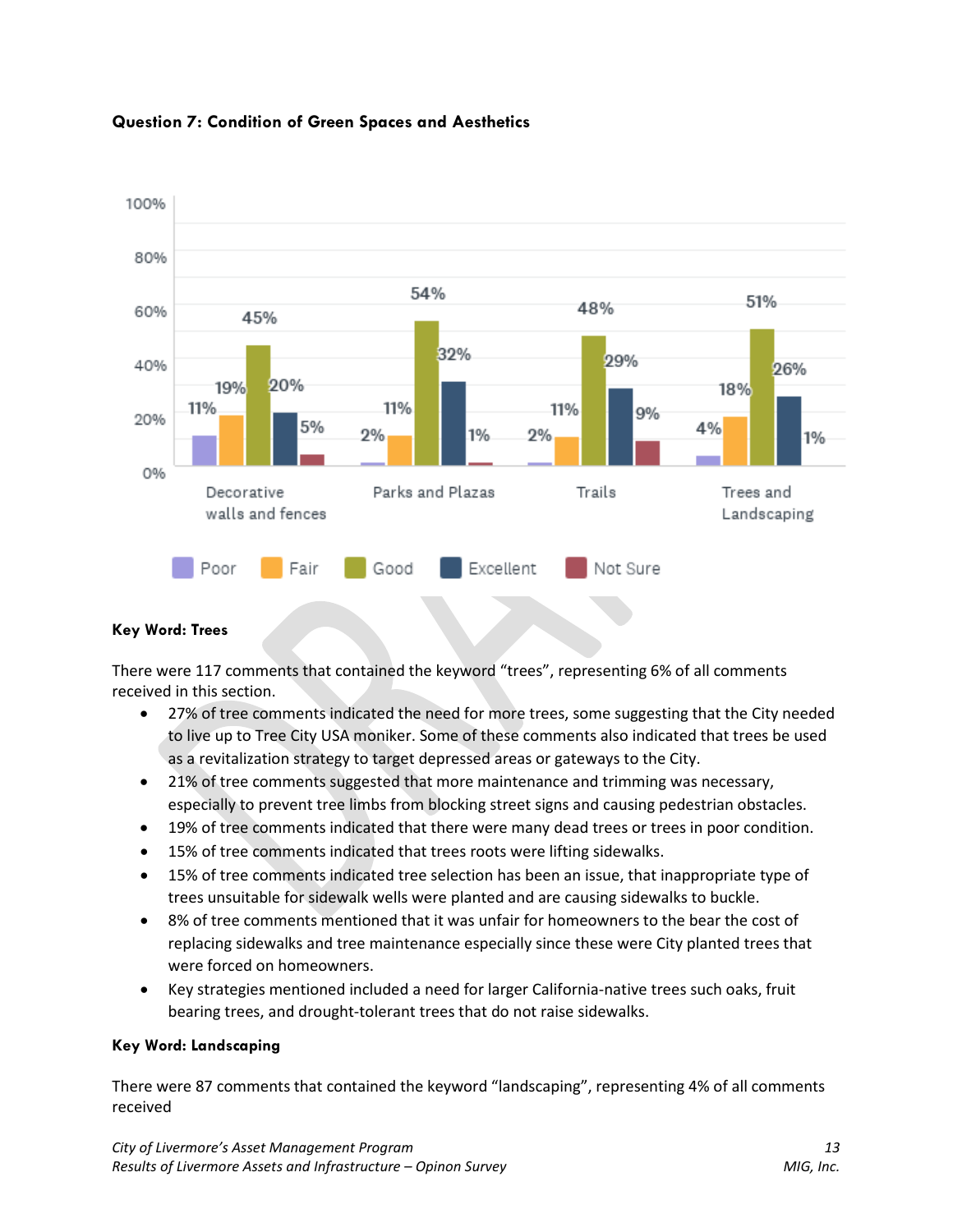- A vast majority of landscaping comments (62%) indicated that the landscaping in the City was in poor condition and required improved maintenance practices. They cited that landscaped areas were full of weeds, dying plants that are not replaced, are bare, or have dead areas.
- 25% of landscaping comments indicated a desire for additional or improved landscaping.
- 17% of landscaping comments suggested using plants to hide deteriorating decorative walls and fences, and to beautify key locations such as gateways to the City, along main streets, and along public buildings. An additional 5% also indicated the need for landscaping along the median strips.
- 14% of landscaping comments thought that planting native and drought-tolerant vegetation would reduce maintenance and water use.
- 19% of water comments sought to reduce water use in the City by using recycled water and use drought-tolerant plants for landscaping.
- Some strategies included increasing the use of recycled water for landscaping, educating the community about how to maintain trees that they are responsible for, to create a small tax to improve gateway landscaping, and to create an "adopt-a-spot" program to encourage and organize volunteers.

## **Key Word: Parks**

A total of 104 comments contained the keyword "parks", representing 5% of comments received.

- 29% of comments were positive in nature, indicating that parks are well maintained, acceptable, are assets to the community, and that LARPD does a good job.
- 27% also cited specific concerns about the condition of the dog park, dead grass and watering, deferred maintenance, outdated equipment, and the need for lights to improve safety.
- 20% of comments cited a need for additional amenities such as dog parks, shade, equipment, and bathrooms.
- 12% of comments suggested that investment and upgrades need to be equally made across all parts of the City.

## **Key Word: Walls**

There were 86 comments that contained the keyword "wall", representing 4% of all comments received.

- Nearly 80% of wall comments indicated that decorative or sounds walls and fences were in disrepair, were crumbling, or needed maintenance.
- Walls and fences on Stanley, Murrieta, and Holmes Streets were noted specifically in the comments as needing attention.
- Like sidewalks, 15% of wall comments related to the issue of maintenance responsibility. Comments noted that clarity and/or enforcement of maintenance rules was needed.

## **Key Word: Trails**

There were 95 comments that contained the keyword "trails", or 5% of all comments received.

• 10% of the trail comments were positive and indicated that the existing trail system is what makes Livermore unique, and some indicated they love the trails and use them every day.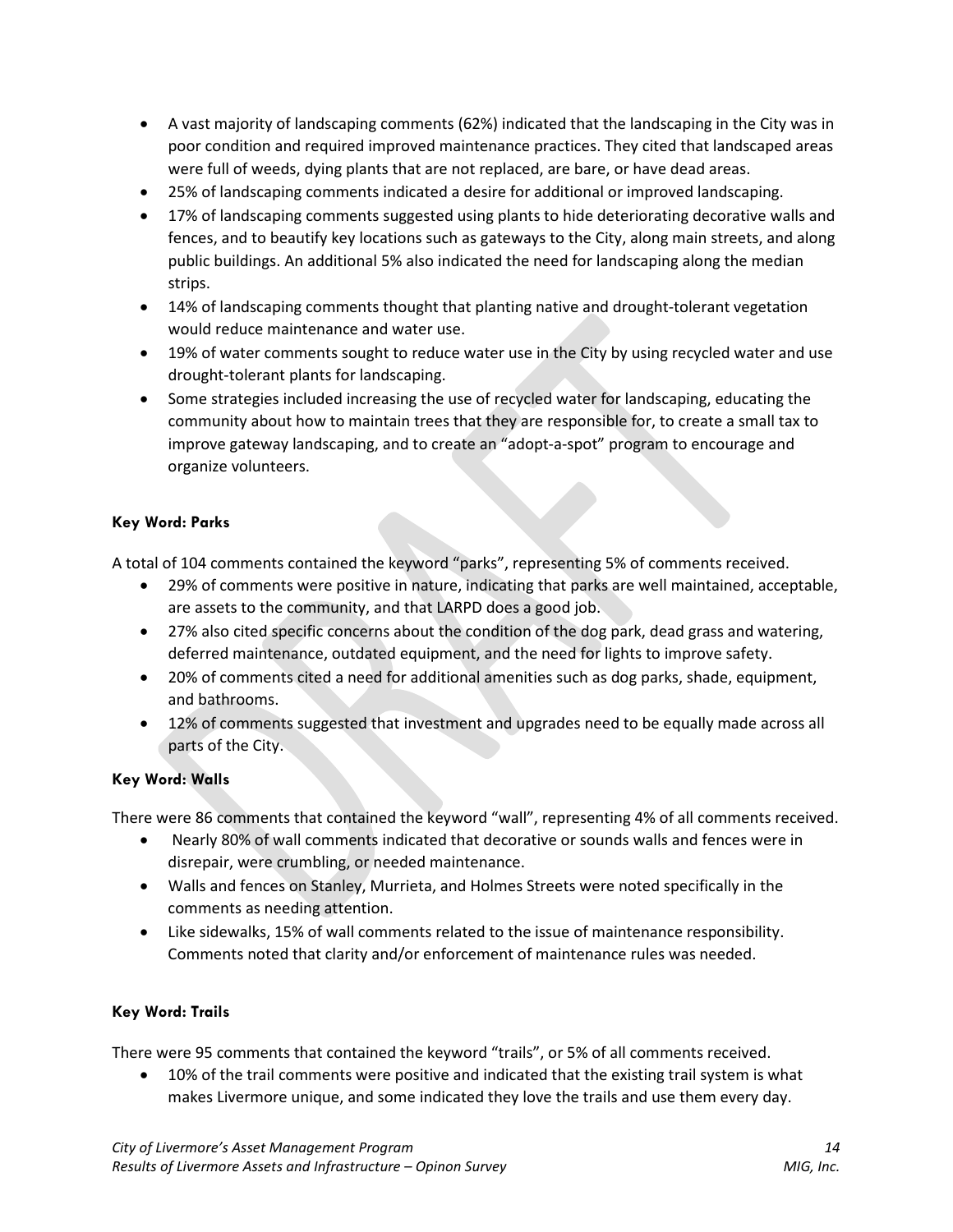- 55% of trail comments suggested that better maintenance was needed, that tree branches and overgrown vegetation were often too close to the trail impeding travel, and that there are often rocks or debris on trails.
- 20% of trail comments indicated that the trails were in poor or rough condition.
- 22% of trail comments suggested specific places where improved maintenance and/or expansion was needed such as across and under bridges, the north side of the 580 freeway, and through Springtown. Along those lines, 13% of comments sought an improvement to access to the trail system.
- 15% of trail comments sought expansion, completion, and/or updating of the trail system since there are gaps and need for improvements in amenities such as benches.
- 13% suggested strategies such as organized work parties to work in collaboration with LARPD, add "mutt mitts" to encourage dog owners to pick up after their dogs, and to create a single maintenance call number or website to report broken items.
- 11% of trail comments suggested they are dangerous in terms of physical and personal safety, with several citing the presence of homeless along the trails as a deterrent for use, especially with children.



## Question 8: **Condition** of Water Infrastructure

## **Key Word: Water**

A total of 128 comments contained the keyword "water", representing 6% of the total comments received.

• 70% of comments indicated some degree of concern for the drinking water quality. Some indicated the water system is old and requires upgrading. Most of the comments suggest that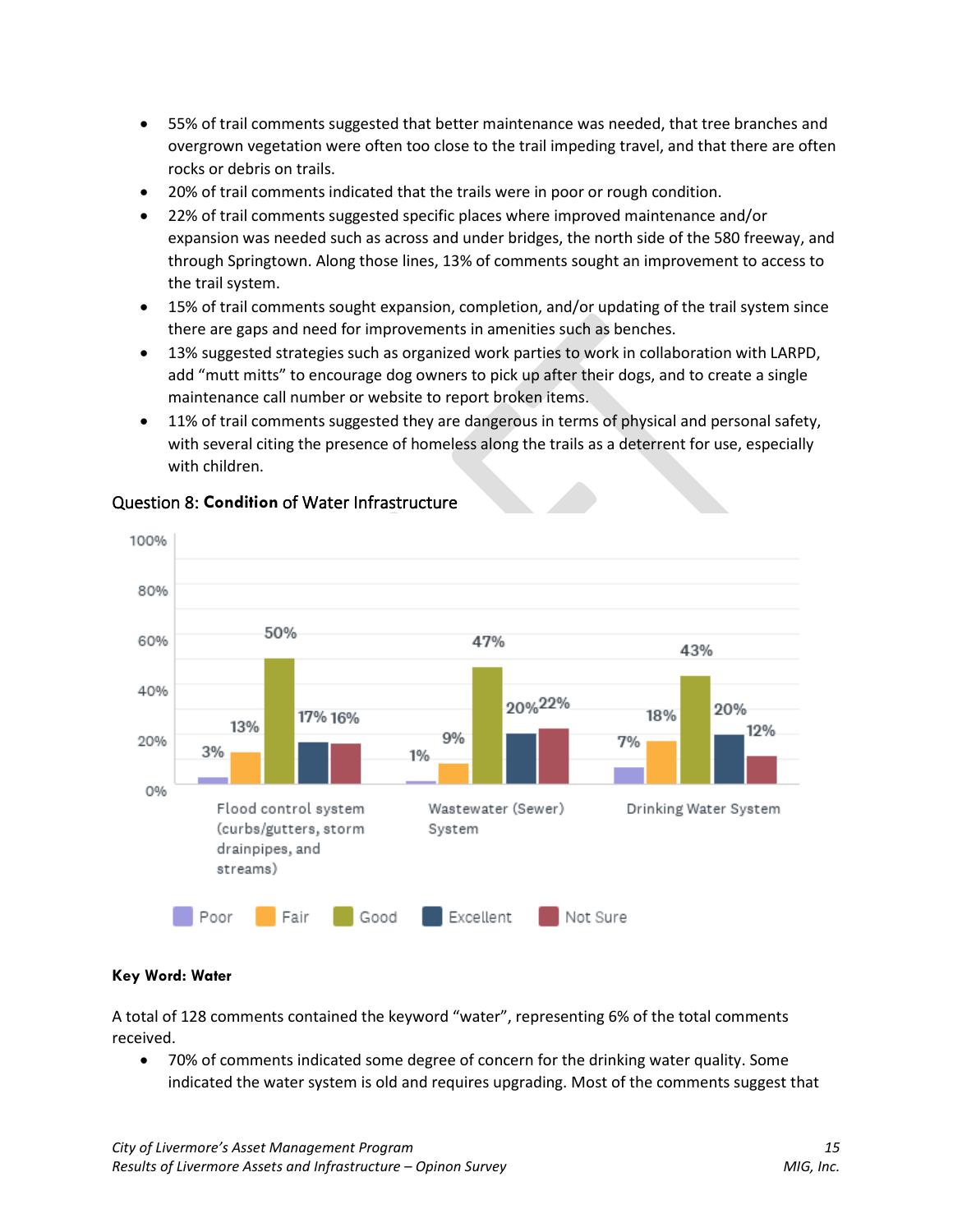the drinking water smells, tastes poorly, is brown, and described it as undrinkable especially in the summer.

• 8% of comments were positive in nature and expressed confidence in the City's ability to provide clean, healthy water and to manage the water infrastructure.

## Key Word: Sewer

A total of 15 comments contained the keyword "sewer", representing 1% of comments received.

- Six comments indicated some concern for disrepair of sewers, citing the impact of tree roots clogging sewers.
- Four comments referenced a regular smell, particularly in the downtown and the near the Livermore Water Reclamation Plant.
- Comments indicated that it is hard to know the condition of the sewer system, but four comments wanted to prioritize or upgrade the system and specifically cited how critical the system was to the City.

## **Key Word: Flood/Storm**

A total of 27 comments contained the keywords "flood" or "storm" representing 1% of the total comments received.

- 11 comments, or 41%, indicated some concern about the level of maintenance for storm drains and reported that drains were blocked and suggested that clearing of debris should happen before a storm event and not after.
- 15% of comments suggested that storm drains and low spots flood easily.
- Suggestions included creation and integration of low impact development practices and resident education on "only rain down the storm drain". Also, a suggestion was made to have neighbors potentially adopt-a-drain to clear debris and care for specific drains.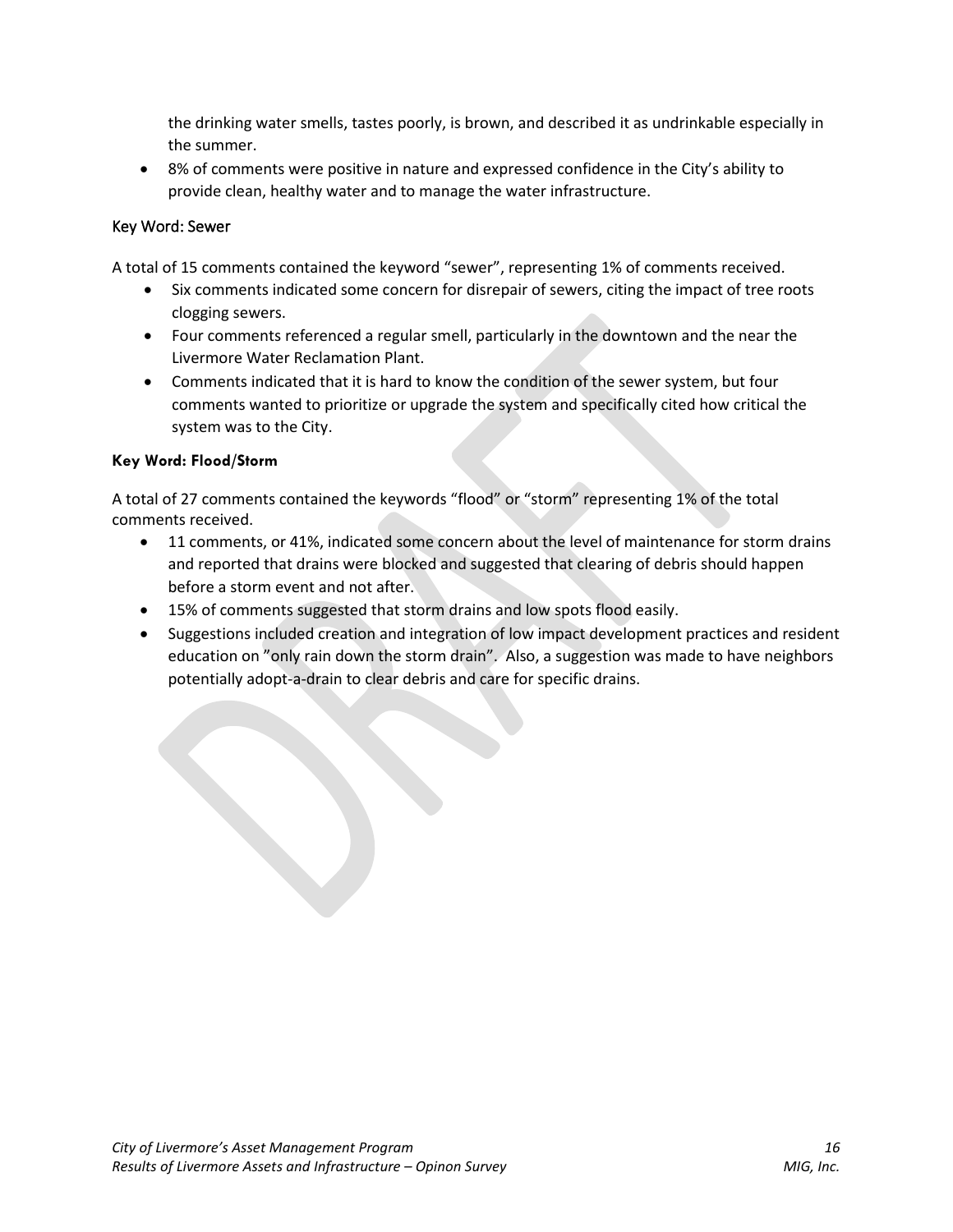## *Survey Results Section 4: Setting Priorities*

To assist the City in setting priorities, respondents were asked to rank maintenance activities in level of importance by dragging and dropping in descending order. Weights were added to each ranking that resulting in a total and average for each maintenance activity. To arrive at the overall priority list, rankings were weighted according to their descending order. There was a total of 14 maintenance activities that respondents were asked to rank so therefor a top ranking received 14 points. The next ranking received 13 points, and so on until the last ranking received just 1 point. Then, these points were averaged for each maintenance activity to arrive at an overall ranking. The graph below details the results for the maintenance activities prioritized from #1 to #14. The activities are listed in descending order from left to right, with highest priority on the left and lowest priority on the right.

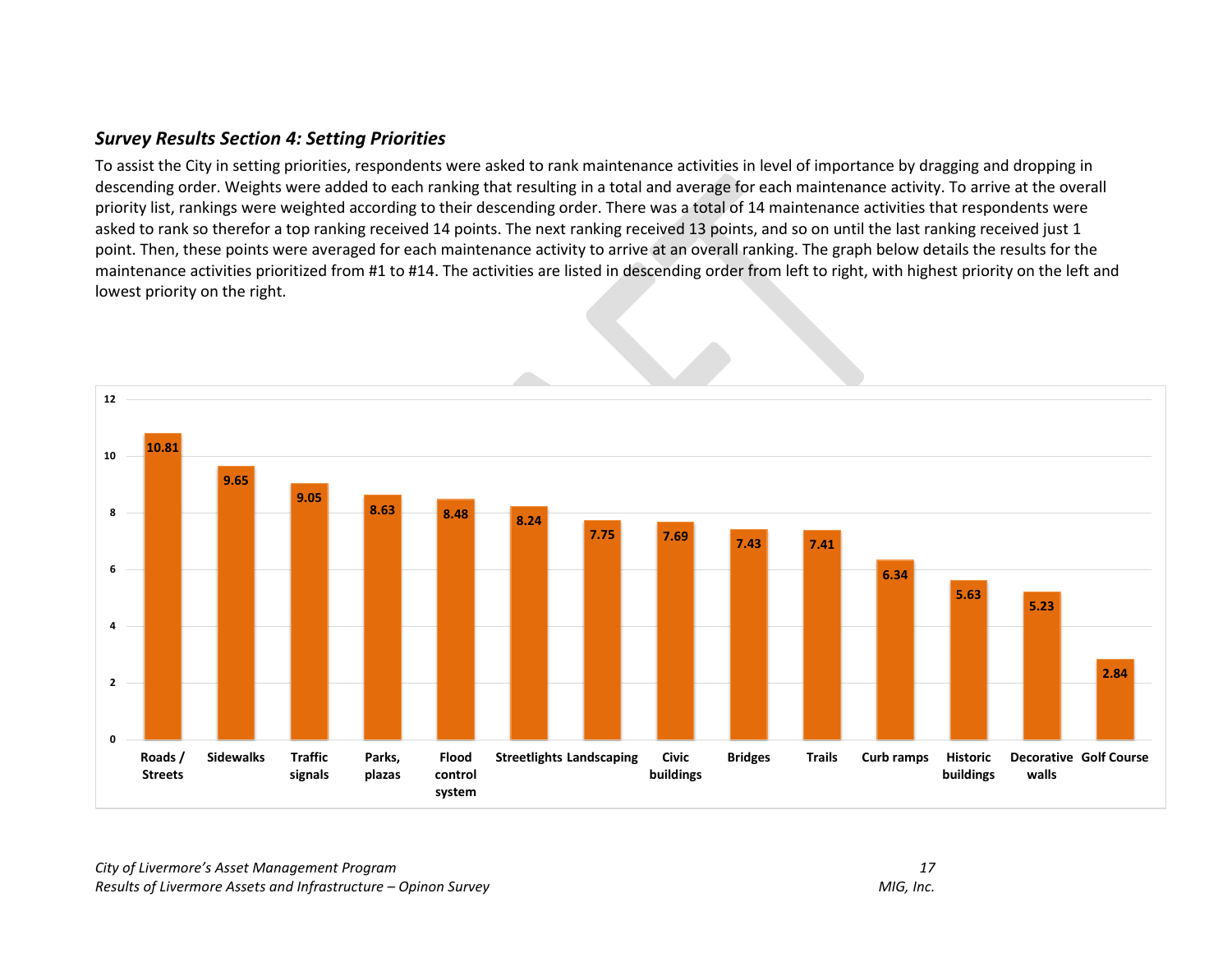## *Survey Results Section 5: Strategies*

Respondents were asked to provide input on funding strategies for the future, given that there is limited funding available. First, they were presented with a series of suggested funding strategies and asked to indicate their level of support on a continuum ranging from "strongly oppose" to "strongly support." Responses are detailed in the table below in descending order beginning with the funding strategy most strongly supported.



## Question 10: What funding strategies should the City consider for the future?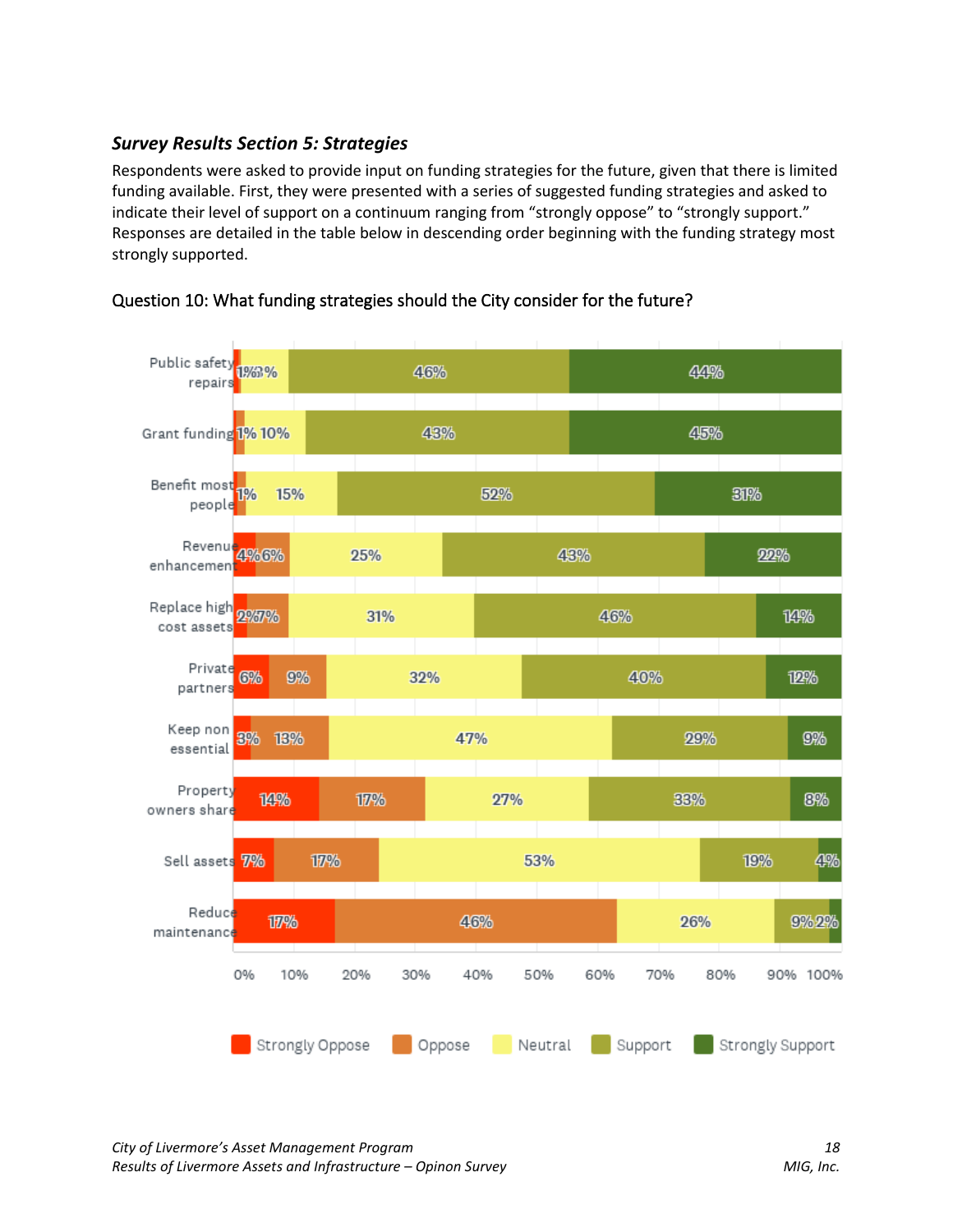## **Question 11: What other policies, cost-saving measures, or strategies might you suggest to continue the level of service that Livermore residents expect from our community-owned assets?**

Respondents were asked to enter open ended comments to this question. These are paraphrased below into the following three general categories but listed in no particular order.

| <b>Policies</b>                                                                                  | <b>Cost Saving Measures</b>                                                                                    | <b>Revenue Strategies</b>                                                       |
|--------------------------------------------------------------------------------------------------|----------------------------------------------------------------------------------------------------------------|---------------------------------------------------------------------------------|
| Feedback and monitoring<br>mechanisms, from employees,<br>from the public                        | Use and organize community<br>volunteers                                                                       | <b>Traffic congestion fees</b>                                                  |
| Focus investment on quality so<br>it lasts                                                       | Lean Manufacturing principles                                                                                  | Small Landscape tax                                                             |
| Open restaurants safely during<br>the pandemic, enforce<br>restrictions                          | Utilize funds more efficiently                                                                                 | Allow fireworks sales                                                           |
| Expand the maintenance<br>department                                                             | Consider life cycle for high cost<br>long life assets a                                                        | Selectively sell community<br>assets, but only to national<br>firms             |
| Line item review of each<br>budget item, streamlined<br>budget with no waste, reduce<br>overhead | Lower maintenance<br>landscaping that will not<br>require so much trimming                                     | Increase share of burden on<br>large businesses                                 |
| Lower utilities fees to<br>encourage growth                                                      | Address the homeless issue to<br>prevent costly interventions<br>later                                         | Bond measure, when timing is<br>right                                           |
| Coordinate repaving of roads<br>after road construction                                          | Develop community support<br>program where residents of<br>the city can come together to<br>help with projects | Charge for street parking<br>beyond two hours, during<br>certain hours downtown |
| Educate and inform the<br>community on budget issues                                             | Prioritize sustainability and<br>energy efficiency                                                             | Focus on grant funding                                                          |
| Encourage biking and walking,<br>promote outdoor activities                                      | Repurpose some assets                                                                                          | Local tourism tax                                                               |
| Utilize historic properties to<br>enhance viability and vibrancy                                 | Restructure assets                                                                                             | Developer fees for community<br>maintenance and<br>improvements                 |
| Prioritize the needs of<br>residents over those of<br>tourists and visitors.                     | Offer sponsorship to various<br>groups in to help with<br>maintenance costs                                    | Short term campaigns to fund<br>projects                                        |
| Cost share program with<br>homeowners                                                            | Partner with private entities                                                                                  |                                                                                 |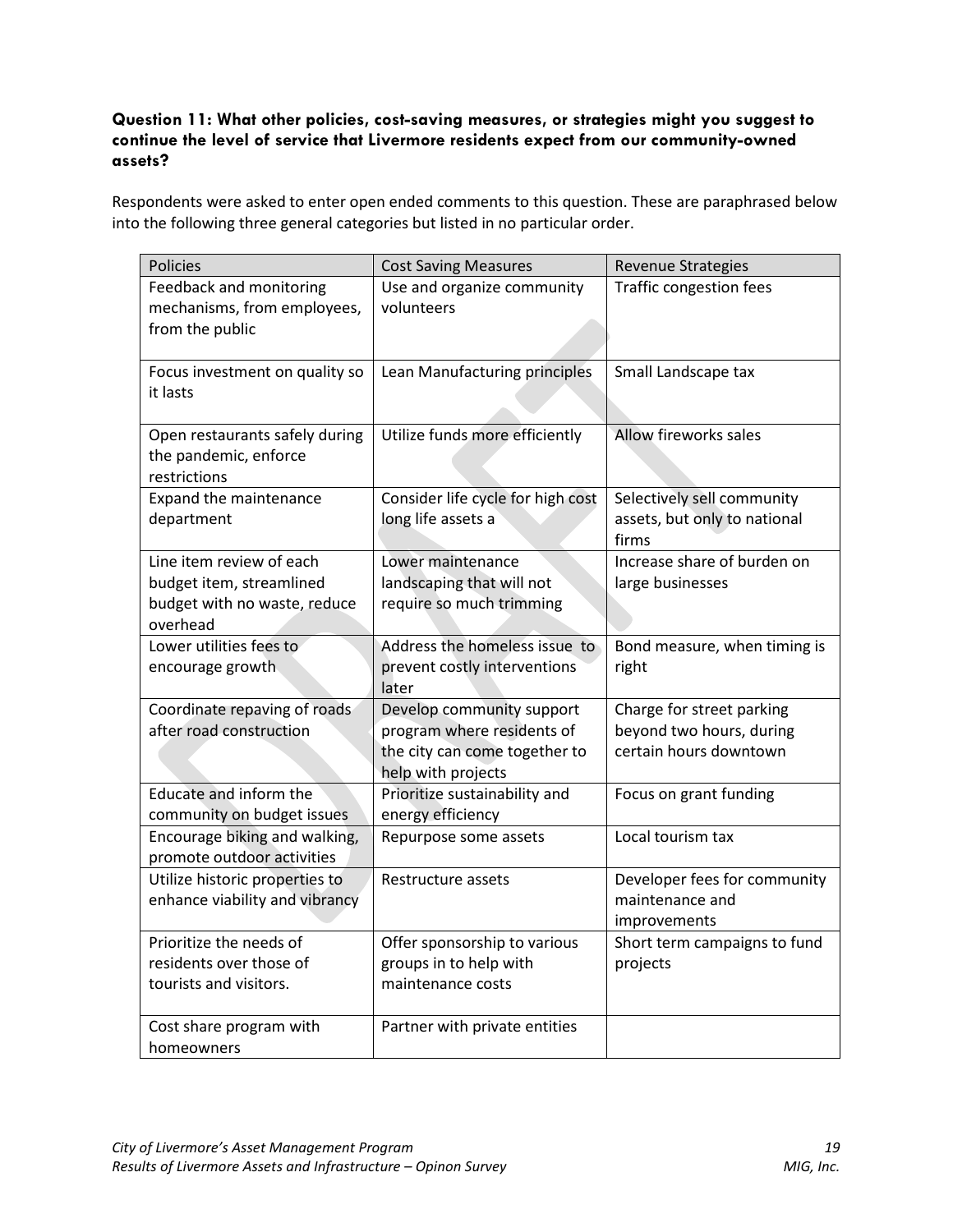## *Survey Results Section 6: Cross-tabulation by Zone of Residence*

• Respondents were asked to identify in which of the 10 areas of the city they lived, as identified below in each area. In trying to identify if any specific issues were more, or less, prevalent in any area, those responses were cross tabulated against responses from other questions. Below are highlights of those findings by zone for responses that variated more than 10% from the average survey responses. All other responses not noted below were within 10% of the average.



#### **Zone 1**

#### **Satisfaction with the condition of assets / job City is doing / City making smart decisions about spending:**

- Level of satisfaction with the condition of assets is within 10% of the average.
- Over 16% more than average agree strongly that the City does a good job keeping assets in shape.
- Over 29% less than average was neutral but 19% more than average agree strongly that the City makes smart decisions about how to spend money to maintain assets.

## **Frequency of use:**

- 19% more than average use civic buildings infrequently, and 27% over average cited that they use historic building infrequently or not at all.
- 20% more than average do not use the airport.

## **Condition of Specific Categories of Assets:**

- 16% more than average considered the condition of roads to be poor, and another 12% less than average responded that roads were in good shape.
- 13% more than average considered the condition of walls and fences good, but 18% less than average considered the condition of trees and landscaping good.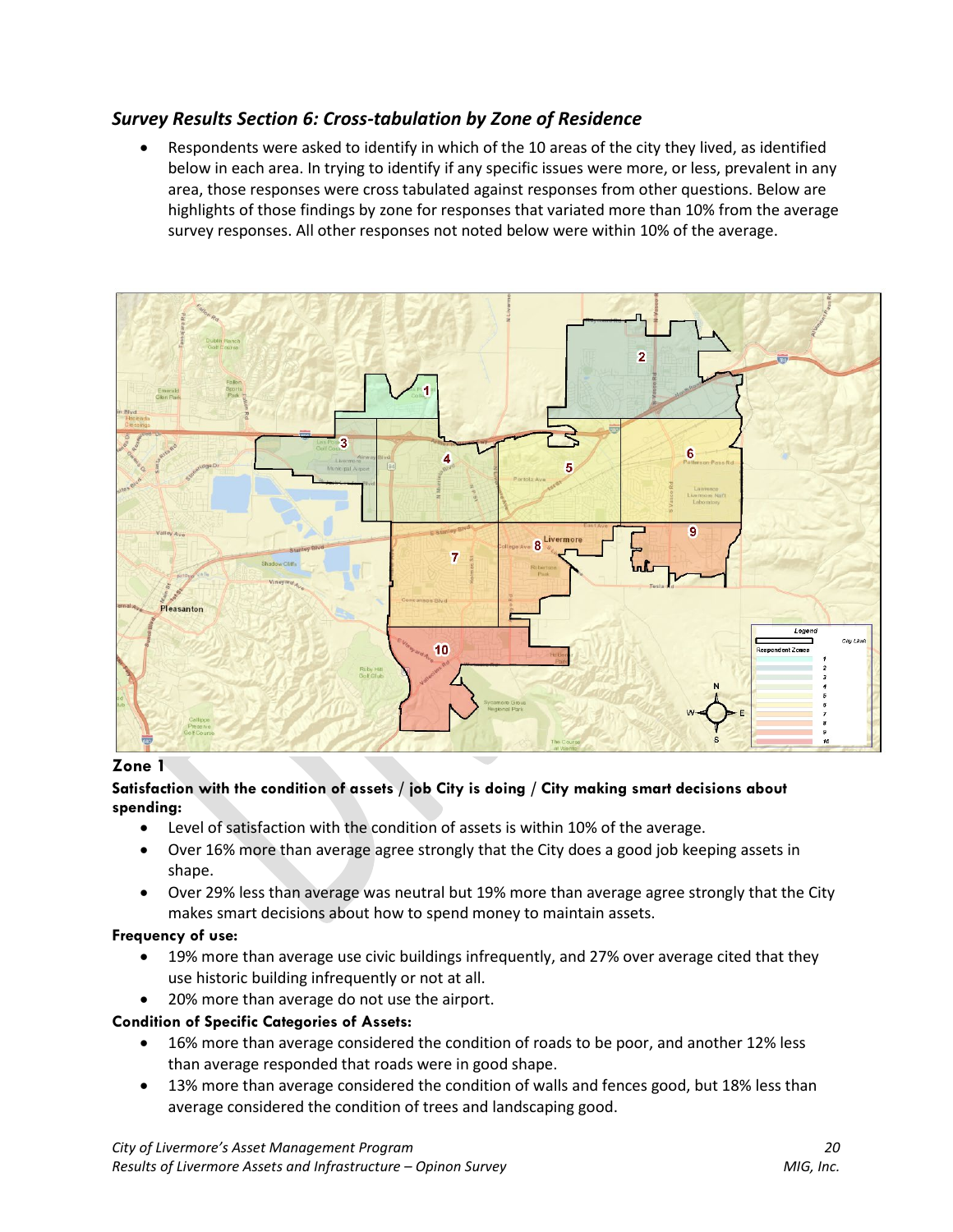• 12% more than average suggested the condition of water infrastructure to be good.

## **Maintenance Priorities:**

- 10% fewer than average considered sidewalks to be among the top three maintenance priorities.
- 14% more than average considered the flood control system the number one priority
- 13% more than average considered maintaining landscaping the number one priority.
- Maintaining traffic signals was also listed as a top 3 priority with 19% more than average.

#### **Funding Strategies:**

- 15% more than average opposed not replacing non-essential assets which are beyond repair.
- 10% more than average supported partnering with private entities
- 15% more than average supported replacing high-maintenance assets with low-maintenance alternatives, however 10% more than average also opposed that strategy.
- 17% less than average supported sharing costs with property owners when assets benefit the owner and the community-at-large.
- 16% less than average supported exploring new grant funding.
- 10% more than average supported exploring new revenue enhancement measures and another 11% more than average strongly supported this strategy.

## **Zone 2**

Responses from residents of Zone 2 were within 10% of the average for every question.

## **Zone 3**

Only four respondents identified as residents of Zone 3. There were 95 instances in which responses varied by 10% or greater from the average. In many of those cases, responses varied by a factor of 15- 50% which is accounted for by small sample size and therefore these responses are not delineated here.

## **Zone 4**

Responses from Zone residents varied from the average in only one instance: 11% more than average considered the condition of the Livermore Municipal Airport to be excellent.

## **Zone 5**

#### **Satisfaction with the condition of assets / job City is doing / City making smart decisions about spending:**

12% more than average agree that city makes smart money decisions.

## **Condition of Specific Categories of Assets:**

- 11% fewer than average thought the condition of the airport was good; 10% percent more than average were not sure.
- Over 10% fewer than average thought the condition of the golf course was good; 16% more than average was not sure.
- 11% more than average thought condition of roads and curb ramps were good.

## **Funding Strategies:**

- 10% more than average strongly supported focusing on public safety repairs and improvements.
- 13% more than average was neutral on sharing costs with private entities.

#### **Zone 6**

#### **Frequency of use:**

• 11% more than average use trails infrequently, and 12% fewer than average use them frequently.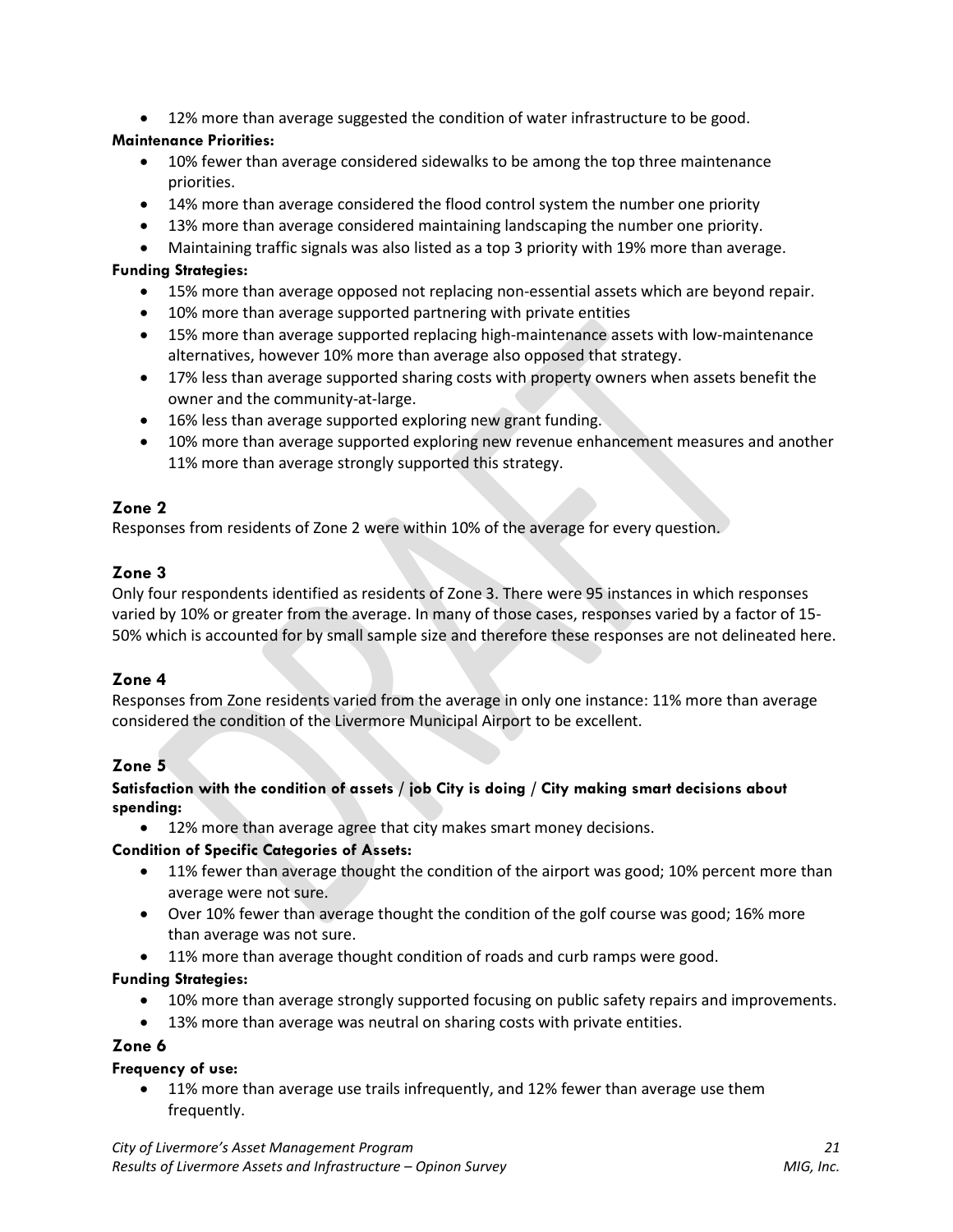• 14% more than average were not sure about the condition of the wastewater infrastructure.

## **Zone 7**

Responses from residents of Zone 7 were within 10% of the average for every question.

## **Zone 8**

#### **Funding Strategies:**

• 10% more than average supported the funding strategy of exploring new revenue enhancement measures.

## **Zone 9**

#### **Frequency of use:**

- 18% more than average do not use historic buildings at all.
- 25% fewer than average do not use the golf course at all; 15% more than average use it infrequently.

#### **Condition of Specific Categories of Assets:**

- 14% fewer than average indicated the condition of civic and historic buildings was excellent.
- 12% more than average was not sure about the condition of the golf course.
- 14% fewer than average indicated the condition of the sidewalks is poor, but 21% more than average indicated the condition of sidewalks as good.
- 13% more than average indicated the curb ramps were in good condition.
- 15% more than average indicated the condition of traffic and street signs was fair.
- 14% more than average indicated the condition of decorative walls and fences was good.
- 12% more than average indicated the condition of the wastewater system was excellent.
- 17% fewer than average indicated that the condition of the drinking water system was good.

## **Maintenance Priorities:**

- Over 13% more than average considered civic buildings to be one of the top three maintenance priorities.
- 10% fewer than average considered sidewalks to be a top-three priority.

## **Funding Strategies:**

- 15% more than average supported not replacing non-essential assets that are beyond repair.
- 13% fewer than average supported focusing funding where most people benefit, but 12% more than average strongly supported this strategy.
- 13% fewer than average supported selling or transferring some assets and 14% more than average were neutral regarding this strategy.
- 12% more than average opposed reducing the frequency or level of maintenance; 11% fewer than average were neutral regarding this strategy.

## **Zone 10:**

#### **Satisfaction with the condition of assets / job City is doing / City making smart decisions about spending:**

• 11% fewer than average agreed that they were satisfied with the condition of assets.

#### **Frequency of use:**

- 15% more than average reported using civic building infrequently.
- 17% more than average reported not using trails at all.
- 14% less than average reported not using the golf course at all.

#### **Condition of specific categories of assets:**

• 10% more than average reported the condition of roads were excellent.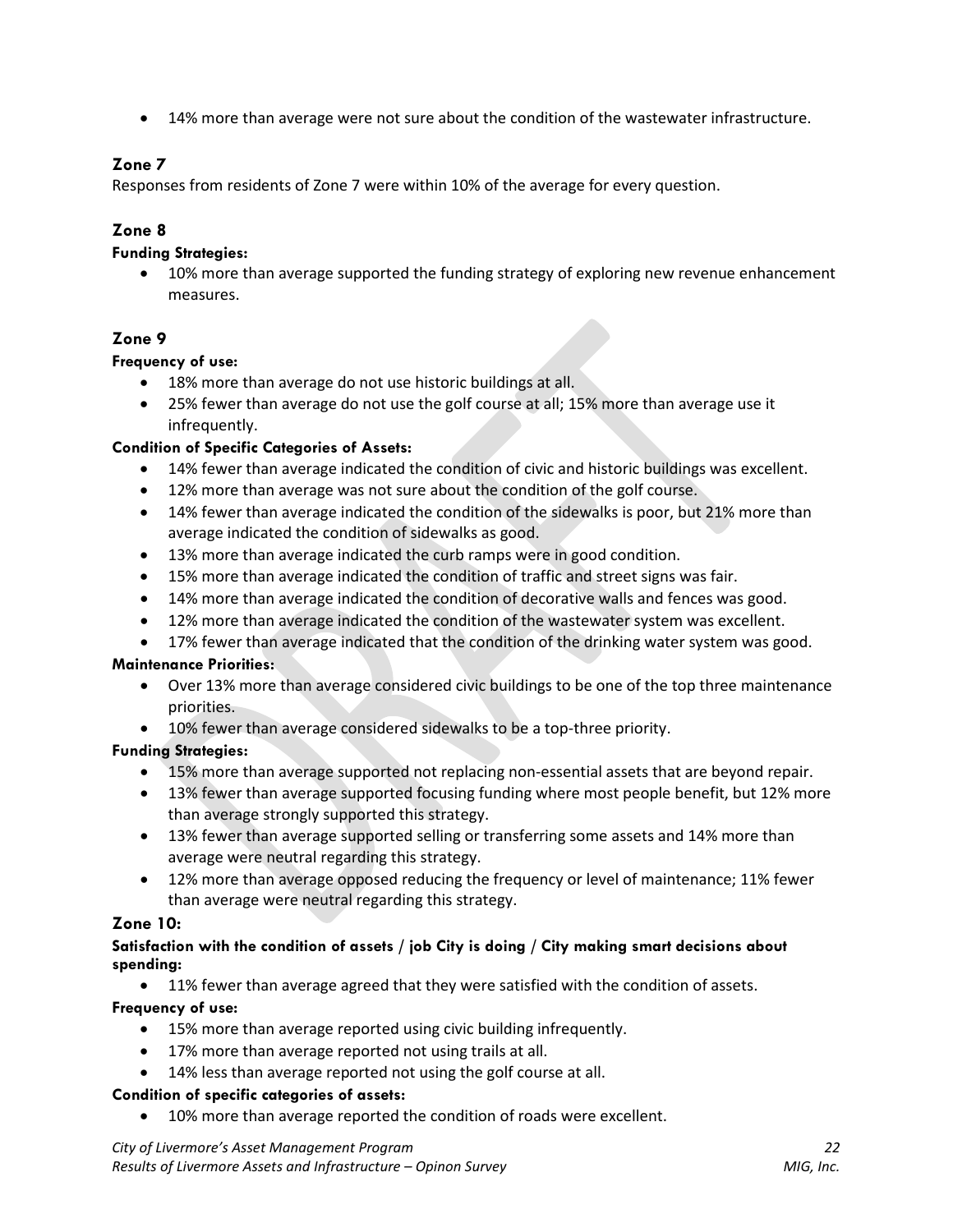- 14% more than average reported the condition of traffic signals excellent.
- 15% less than average indicated the condition of traffic signs as good, but 16% more than average indicated excellent for the same category.
- 16% more than average thought the condition of decorative walls and fences was poor; 11% less than average thought the condition of walls and fences was good.
- 17% more than average thought the condition of trails was excellent.
- 11% more than average thought the condition of flood control infrastructure was excellent; yet 12% less than average reported it was in good shape.
- 20% less than average thought the condition of the wastewater and drinking water systems is good; 14% more than average were not sure.

#### **Funding Strategies:**

- 11% more than average rated maintain decorative walls and fences as a top 3 priority.
- 12% fewer than average support the funding strategy of exploring new revenue measures.
- Responses from this group regarding all other funding strategies are within 10% of the average.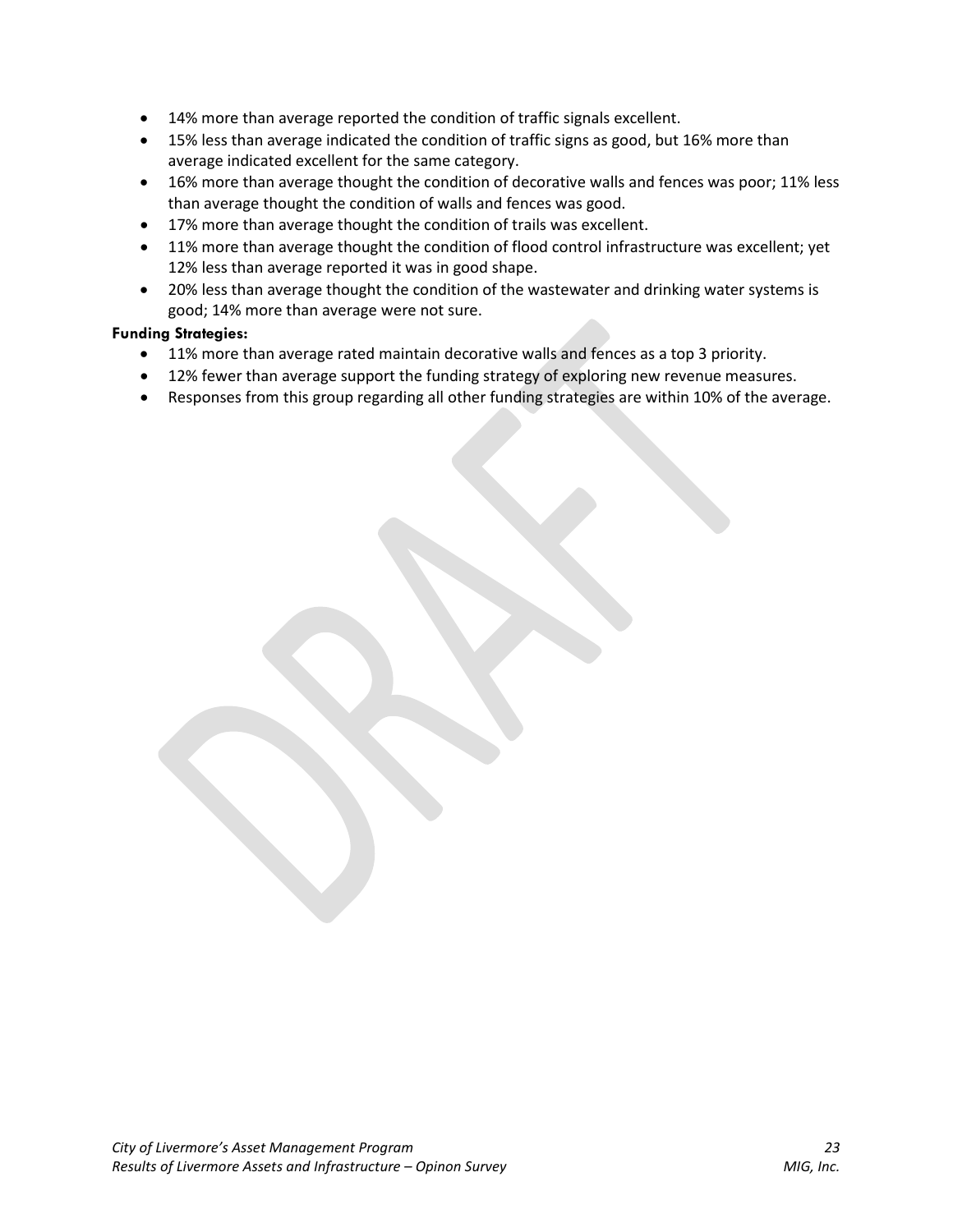# **IV. Further Comments**

At the end of the survey, respondents were asked to provide any additional comments. Many took the opportunity to repeat comments they had made previously regarding specific assets or strategies. Overall comments are summarized below.

- Many respondents expressed how proud they are of Livermore and how much they enjoy its assets.
- Some respondents expressed their appreciation of the survey and how the community has been involved, as well as their hope that the input provided will be considered and integrated in future planning.
- Some respondents offered their assistance in their specific areas of expertise.
- Others noted that the City has declined, particularly mentioning the large homeless population.
- Attention needs to be paid to improving and maintaining assets equally in all parts of the City.
- Planning for consistent and regular maintenance, as well as considering the maintenance level needed for new improvements, will help keep assets in better shape.
- Others did not entirely trust the input process or thought the survey could have been more useful and/or worked better.
	- Some found the zone map difficult to read and interpret.
	- **Some found the survey functionality, such as the "drag-and-drop" priority-setting methods,** difficult to use.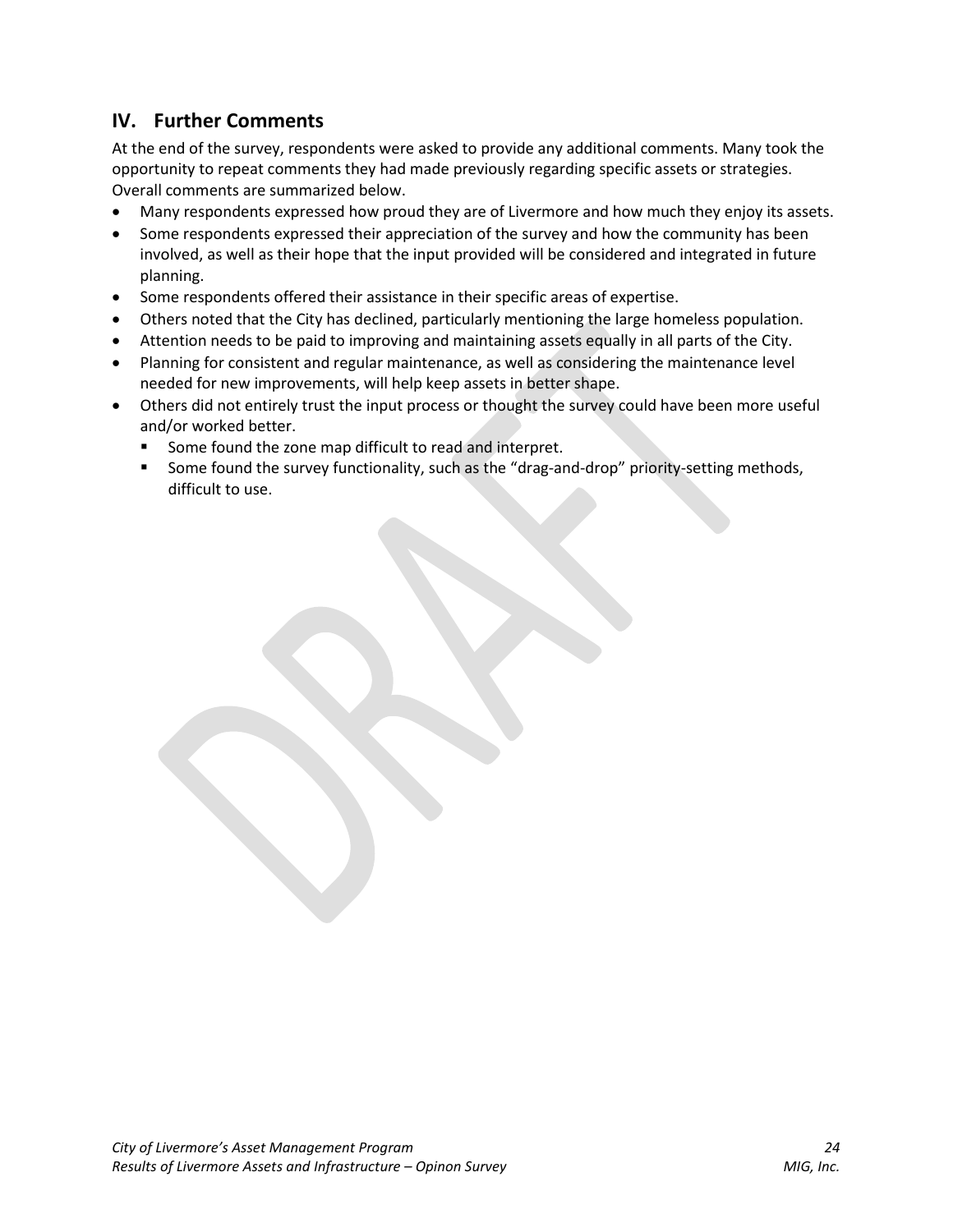# **V. Appendices**

## *Appendix A: Question Tables*

|                                | Question 4: How frequently do you utilize or visit the following Community-owned assets? |     |                   |     |                                  |     |                 |     |               |          |       |         |
|--------------------------------|------------------------------------------------------------------------------------------|-----|-------------------|-----|----------------------------------|-----|-----------------|-----|---------------|----------|-------|---------|
| <b>Assets</b>                  | <b>Infrequently</b><br>Not at all                                                        |     | <b>Frequently</b> |     | <b>Very</b><br><b>Frequently</b> |     | <b>Not Sure</b> |     | <b>Totals</b> | Weighted |       |         |
|                                | %                                                                                        | #   | %                 | #   | %                                | #   | %               | #   | %<br>#        |          |       | Average |
| Any Parks and Plazas           | 2%                                                                                       | 20  | 19%               | 203 | 42%                              | 459 | 37%             | 406 | .18%          | 2        | 1,090 | 3.14    |
| Any Trails                     | 6%                                                                                       | 65  | 21%               | 232 | 34%                              | 370 | 38%             | 415 | .37%          | 4        | 1,086 | 3.04    |
| Any Civic Buildings            | 3%                                                                                       | 35  | 42%               | 459 | 36%                              | 397 | 19%             | 203 | .18%          | 3        | 1,097 | 2.7     |
| Any Historic Buildings         | 23%                                                                                      | 255 | 62%               | 682 | 11%                              | 122 | 3%              | 30  | .28%          | 4        | 1,093 | 1.93    |
| Las Positas Golf<br>Course     | 63%                                                                                      | 691 | 24%               | 261 | 9%                               | 94  | 4%              | 44  | .28%          | 3        | 1,093 | 1.53    |
| Livermore Municipal<br>Airport | 63%                                                                                      | 683 | 32%               | 347 | 3%                               | 30  | 3%              | 29  | .28%          | 3        | 1,091 | 1.45    |

|                            | Question 5: What is your opinion on the current condition of Livermore's buildings and amenities? |    |       |    |        |     |                  |     |                 |     |               |          |
|----------------------------|---------------------------------------------------------------------------------------------------|----|-------|----|--------|-----|------------------|-----|-----------------|-----|---------------|----------|
|                            | Poor                                                                                              |    | Fair  |    | Good   |     | <b>Excellent</b> |     | <b>Not Sure</b> |     |               | Weighted |
| <b>Assets</b>              | %                                                                                                 | #  | %     | #  | %      | #   | %                | #   | %               | #   | <b>Totals</b> | Average  |
| <b>Any Civic Buildings</b> | 0.48%                                                                                             | 5  | 4.07% | 42 | 39.88% | 412 | 49.95%           | 516 | 5.61%           | 58  | 1,033         | 3.28     |
| Any Historic               | 0.97%                                                                                             | 10 | 5.64% | 58 | 38.87% | 400 | 26.43%           | 272 | 28.09%          | 289 | 1,029         | 2.35     |
| <b>Buildings</b>           |                                                                                                   |    |       |    |        |     |                  |     |                 |     |               |          |
| Livermore Municipal        | 0.49%                                                                                             | 5  | 3.80% | 39 | 22.40% | 230 | 16.46%           | 169 | 56.86%          | 584 | 1,027         | 1.41     |
| Airport                    |                                                                                                   |    |       |    |        |     |                  |     |                 |     |               |          |
| Las Positas Golf           | 2.05%                                                                                             | 21 | 8.30% | 85 | 24.51% | 251 | 9.28%            | 95  | 55.86%          | 572 | 1,024         | 1.29     |
| Course                     |                                                                                                   |    |       |    |        |     |                  |     |                 |     |               |          |

|                        |        |     | Question 6: What is your opinion on the current condition of Livermore's streets and rights-of-way? |     |        |     |                  |     |                 |     |               |          |
|------------------------|--------|-----|-----------------------------------------------------------------------------------------------------|-----|--------|-----|------------------|-----|-----------------|-----|---------------|----------|
|                        | Poor   |     | Fair                                                                                                |     | Good   |     | <b>Excellent</b> |     | <b>Not Sure</b> |     |               | Weighted |
| <b>Assets</b>          | %      | #   | %                                                                                                   | #   | %      | #   | %                | #   | %               | #   | <b>Totals</b> | Average  |
| Traffic/Street         | 2.72%  | 28  | 11.93%                                                                                              | 123 | 58.68% | 605 | 26.29%           | 271 | 0.39%           | 4   | 1,031         | 3.08     |
| Signs                  |        |     |                                                                                                     |     |        |     |                  |     |                 |     |               |          |
| <b>Traffic Signals</b> | 4.77%  | 49  | 12.06%                                                                                              | 124 | 57.30% | 589 | 25.10%           | 258 | 0.78%           | 8   | 1,028         | 3.01     |
| Streetlights           | 7.23%  | 74  | 17.97%                                                                                              | 184 | 52.64% | 539 | 20.61%           | 211 | 1.56%           | 16  | 1,024         | 2.83     |
| Roads                  | 6.03%  | 62  | 23.93%                                                                                              | 246 | 56.81% | 584 | 12.94%           | 133 | 0.29%           | 3.  | 1,028         | 2.76     |
| <b>Curb Ramps</b>      | 6.09%  | 62  | 19.55%                                                                                              | 199 | 50.69% | 516 | 14.15%           | 144 | 9.53%           | 97  | 1,018         | 2.54     |
| <b>Bridges</b>         | 1.96%  | 20  | 12.41%                                                                                              | 127 | 49.85% | 510 | 15.74%           | 161 | 20.04%          | 205 | 1,023         | 2.39     |
| Sidewalks              | 16.52% | 170 | 37.51%                                                                                              | 386 | 37.90% | 390 | 7.29%            | 75  | 0.78%           | 8   | 1,029         | 2.34     |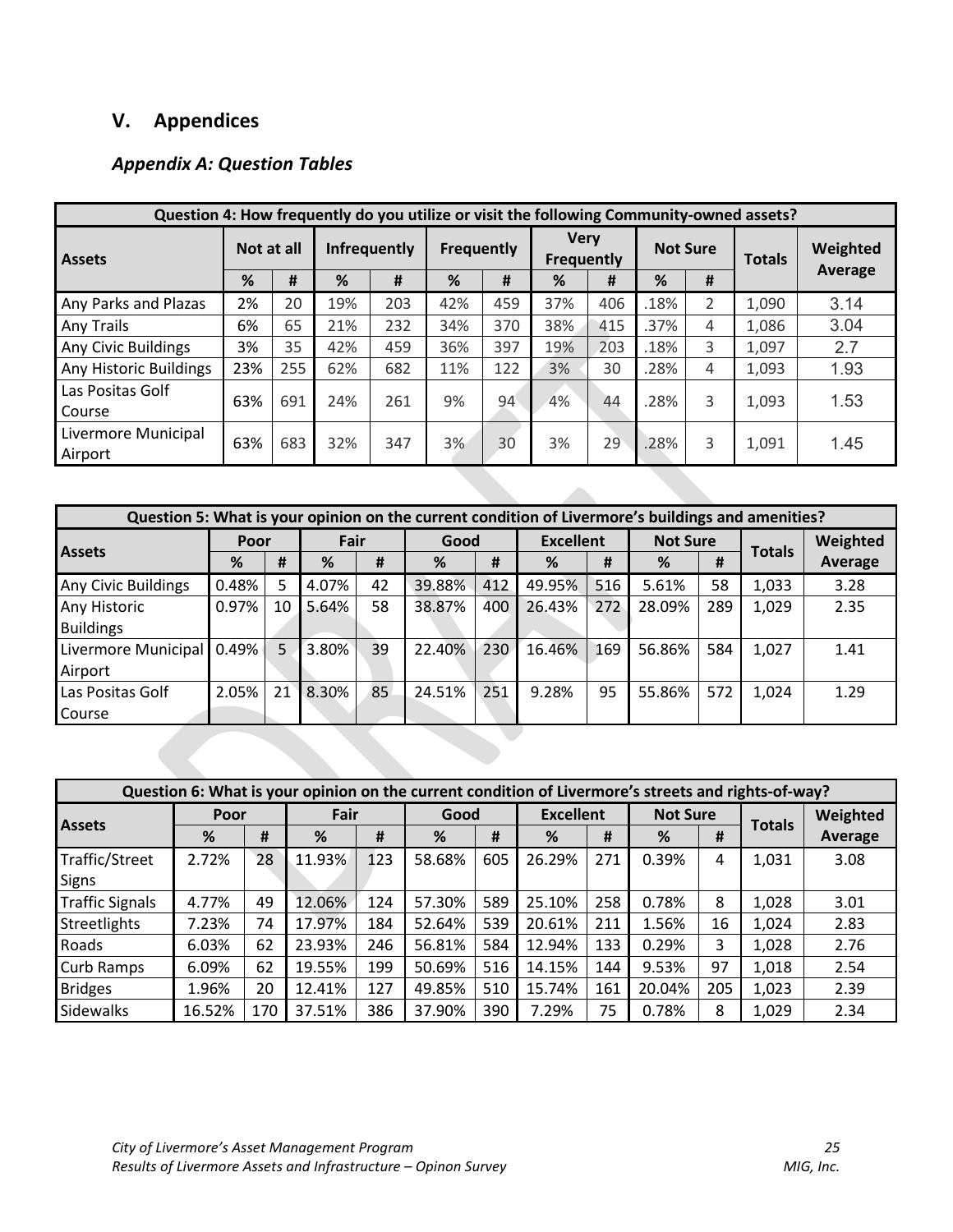|                                | Question 7: What is your opinion on the current condition of Livermore's green spaces and aesthetics? |       |        |            |        |     |                  |     |                 |    |               |          |
|--------------------------------|-------------------------------------------------------------------------------------------------------|-------|--------|------------|--------|-----|------------------|-----|-----------------|----|---------------|----------|
| Poor                           |                                                                                                       |       | Fair   |            | Good   |     | <b>Excellent</b> |     | <b>Not Sure</b> |    |               | Weighted |
| <b>Assets</b>                  | %                                                                                                     | #     | %      | #          | %      | #   | %                | #   | %               | #  | <b>Totals</b> | Average  |
| Parks and Plazas               | 1.55%                                                                                                 | 16    | 11.35% | 117        | 54.12% | 558 | 31.72%           | 327 | 1.26%           | 13 | 1,031         | 3.13     |
| Trees and<br>Landscaping       | 3.77%                                                                                                 | 39    | 18.28% | <b>189</b> | 51.16% | 529 | 26.11%           | 270 | 0.68%           |    | 1,034         | 2.98     |
| Trails                         | 1.65%                                                                                                 | 17    | 11.23% | 116        | 48.40% | 500 | 29.24%           | 302 | 9.49%           | 98 | 1,033         | 2.86     |
| Decorative walls<br>and fences | 11.46%                                                                                                | 118 l | 19.03% | 196        | 44.85% | 462 | 20.00%           | 206 | 4.66%           | 48 | 1,030         | 2.64     |

|                                                                                        | Question 8: What is your opinion on the current condition of Livermore's water infrastructure? |    |       |    |                                         |   |                  |   |                 |     |               |                |
|----------------------------------------------------------------------------------------|------------------------------------------------------------------------------------------------|----|-------|----|-----------------------------------------|---|------------------|---|-----------------|-----|---------------|----------------|
| <b>Assets</b>                                                                          | Poor                                                                                           |    | Fair  |    | Good                                    |   | <b>Excellent</b> |   | <b>Not Sure</b> |     | <b>Totals</b> | Weighted       |
|                                                                                        | %                                                                                              | #  | %     | #  | %                                       | # | %                | # | %               | #   |               | <b>Average</b> |
| Wastewater<br>(Sewer) System                                                           | 1.36%                                                                                          | 14 | 8.54% | 88 | 47.24% 487 20.47% 211 22.41%            |   |                  |   |                 | 231 | 1,031         | 3.54           |
| <b>Flood Control</b><br>System<br>(curbs/gutters,<br>storm drainpipes,<br>and streams) | 3.01% 31                                                                                       |    |       |    | 13.09% 135 50.44% 520 17.17% 177 16.29% |   |                  |   |                 | 168 | 1,031         | 3.31           |
| <b>Drinking Water</b><br>System                                                        | 7.25%                                                                                          | 74 |       |    | 17.53% 179 43.49% 444 20.18% 206 11.56% |   |                  |   |                 | 118 | 1,021         | 3.11           |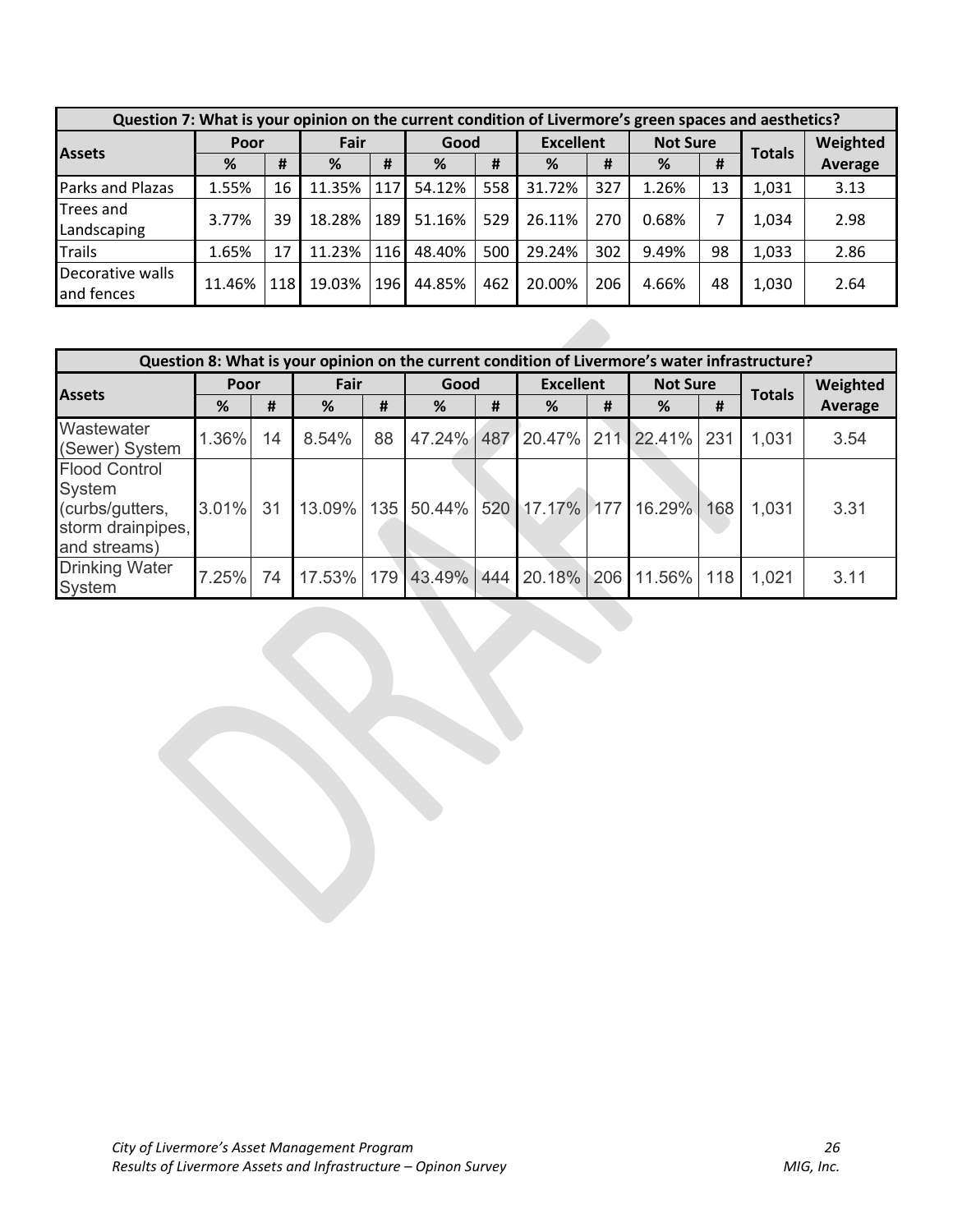| Question 9: Which maintenance activities are the most important?                          |                  | (Priority rankings 1-3) |        |                  |                  |     |
|-------------------------------------------------------------------------------------------|------------------|-------------------------|--------|------------------|------------------|-----|
|                                                                                           | <b>Ranked #1</b> |                         |        | <b>Ranked #2</b> | <b>Ranked #3</b> |     |
| <b>Maintenance Activities</b>                                                             | %                | #                       | %      | #                | %                | #   |
| Resurfacing local roads and fixing<br>potholes and cracks                                 | 28.72%           | 268                     | 15.11% | 141              | 10.40%           | 97  |
| Maintaining traffic signals and signs                                                     | 10.63%           | 99                      | 10.85% | 101              | 10.53%           | 98  |
| Maintaining civic buildings                                                               | 10.09%           | 94                      | 5.15%  | 48               | 6.87%            | 64  |
| Maintaining the flood control<br>system (curbs/gutters, storm<br>drainpipes, and streams) | 9.77%            | 91                      | 8.16%  | 76               | 7.84%            | 73  |
| Maintaining parks, plazas, and open<br>space                                              | 8.69%            | 81                      | 7.62%  | 71               | 9.01%            | 84  |
| Maintaining and repairing sidewalks                                                       | 8.02%            | 75                      | 15.94% | 149              | 12.30%           | 115 |
| Replacing and repairing streetlights                                                      | 4.41%            | 41                      | 7.00%  | 65               | 10.01%           | 93  |
| Maintaining public landscaped<br>areas, medians, and trees                                | 4.40%            | 41                      | 5.59%  | 52               | 7.73%            | 72  |
| Maintaining trails                                                                        | 4.39%            | 41                      | 6.75%  | 63               | 6.43%            | 60  |
| Maintaining bridges                                                                       | 3.54%            | 33                      | 6.34%  | 59               | 7.41%            | 69  |
| Maintaining historic buildings                                                            | 3.12%            | 29                      | 3.33%  | 31               | 2.69%            | 25  |
| Replacing and repairing existing<br>accessible curb ramps                                 | 2.05%            | 19                      | 4.32%  | 40               | 4.86%            | 45  |
| Repairing decorative walls and<br>fencing                                                 | 2.05%            | 19                      | 3.66%  | 34               | 3.23%            | 30  |
| Maintaining the Las Positas Golf<br>Course                                                | 0.64%            | 6                       | 0.86%  | 8                | 1.18%            | 11  |
| <b>TOTALS</b>                                                                             | 100%             | 937                     | 100%   | 938              | 100%             | 936 |
|                                                                                           |                  |                         |        |                  |                  |     |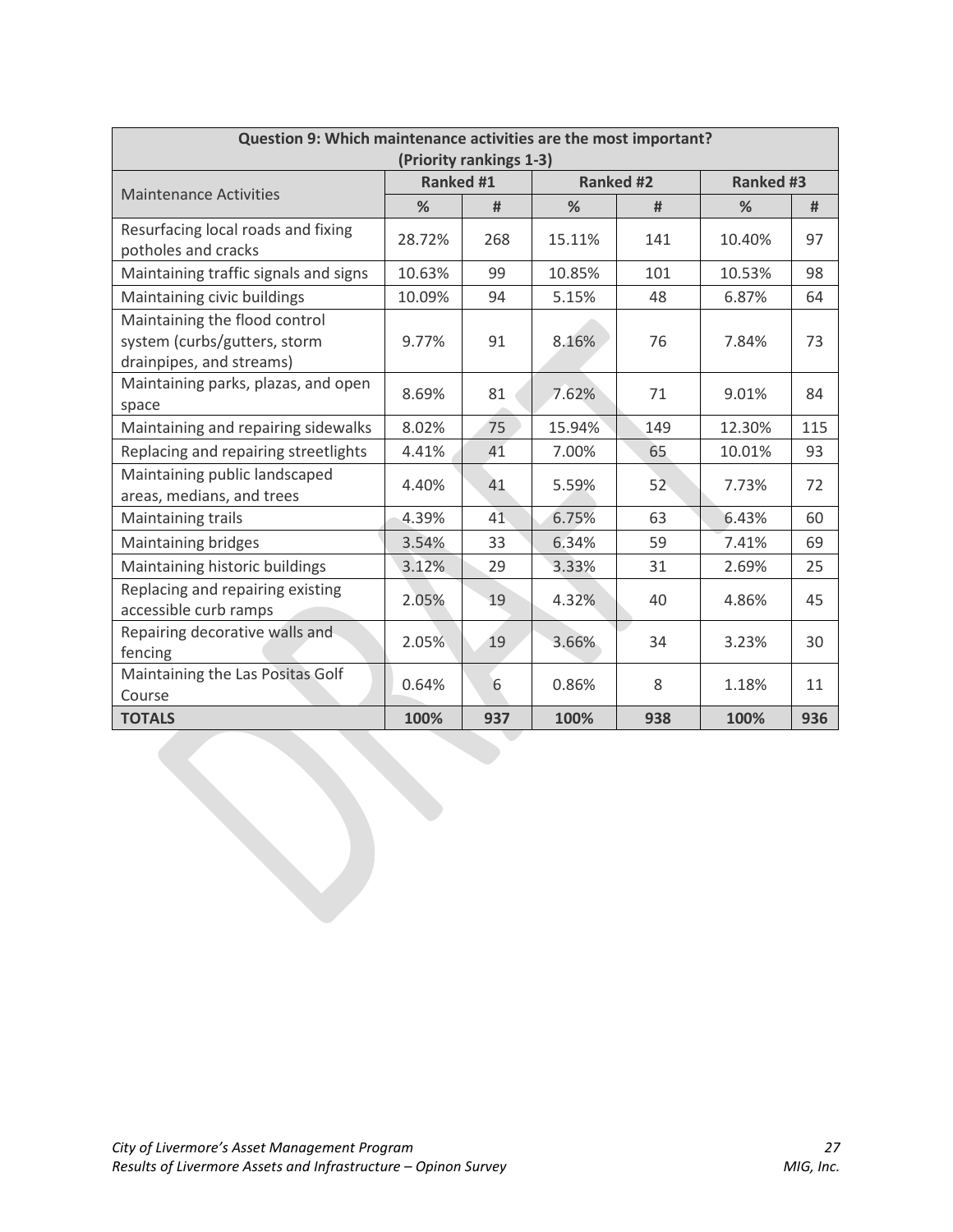|                                                                                                                              | Question 10: What funding strategies should the City consider for the future? |     |        |        |        |                |                |     |                            |     |               |          |
|------------------------------------------------------------------------------------------------------------------------------|-------------------------------------------------------------------------------|-----|--------|--------|--------|----------------|----------------|-----|----------------------------|-----|---------------|----------|
| <b>Funding Strategies</b>                                                                                                    | <b>Strongly Oppose</b>                                                        |     |        | Oppose |        | <b>Neutral</b> | <b>Support</b> |     | <b>Strongly</b><br>Support |     | <b>Totals</b> | Weighted |
|                                                                                                                              | %                                                                             | #   | %      | #      | %      | #              | %              | #   | %                          | #   |               | Average  |
| Focus on public safety repairs and<br>improvements.                                                                          | 0.99%                                                                         | 9   | 0.44%  | 4      | 7.82%  | 71             | 46.26%         | 420 | 44.49%                     | 404 | 908           | 1.33     |
| Explore new grant funding<br>opportunities, when available.                                                                  | 0.66%                                                                         | 6   | 1.32%  | 12     | 10.14% | 92             | 43.22%         | 392 | 44.65%                     | 405 | 907           | 1.3      |
| Focus resources where they benefit<br>the most people.                                                                       | 0.89%                                                                         | 8   | 1.34%  | 12     | 15.03% | 135            | 52.23%         | 469 | 30.51%                     | 274 | 898           | 1.1      |
| Explore new revenue enhancement<br>measures.                                                                                 | 3.87%                                                                         | 35  | 5.64%  | 51     | 24.97% | 226            | 43.20%         | 391 | 22.32%                     | 202 | 905           | 0.74     |
| Replace high-maintenance assets with<br>lower-maintenance alternatives.                                                      | 2.32%                                                                         | 21  | 6.95%  | 63     | 30.54% | 277            | 46.31%         | 420 | 13.89%                     | 126 | 907           | 0.63     |
| Partner with private entities to share<br>the cost of managing assets.                                                       | 6.06%                                                                         | 55  | 9.37%  | 85     | 32.08% | 291            | 40.24%         | 365 | 12.24%                     | 111 | 907           | 0.43     |
| Do not replace non-essential assets<br>when they are beyond repair.                                                          | 3.11%                                                                         | 28  | 12.76% | 115    | 46.50% | 419            | 28.97%         | 261 | 8.66%                      | 78  | 901           | 0.27     |
| Share maintenance costs with<br>property owners when the asset<br>benefits the property owner and the<br>community at large. | 14.35%                                                                        | 130 | 17.33% | 157    | 26.93% | 244            | 33.11%         | 300 | 8.28%                      | 75  | 906           | 0.04     |
| Sell or transfer some assets.                                                                                                | 6.90%                                                                         | 62  | 17.24% | 155    | 52.73% | 474            | 19.47%         | 175 | 3.67%                      | 33  | 899           | $-0.04$  |
| Reduce the frequency and level of<br>maintenance.                                                                            | 16.89%                                                                        | 153 | 46.36% | 420    | 25.83% | 234            | 9.05%          | 82  | 1.88%                      | 17  | 906           | $-0.67$  |
|                                                                                                                              |                                                                               |     |        |        |        |                |                |     |                            |     |               |          |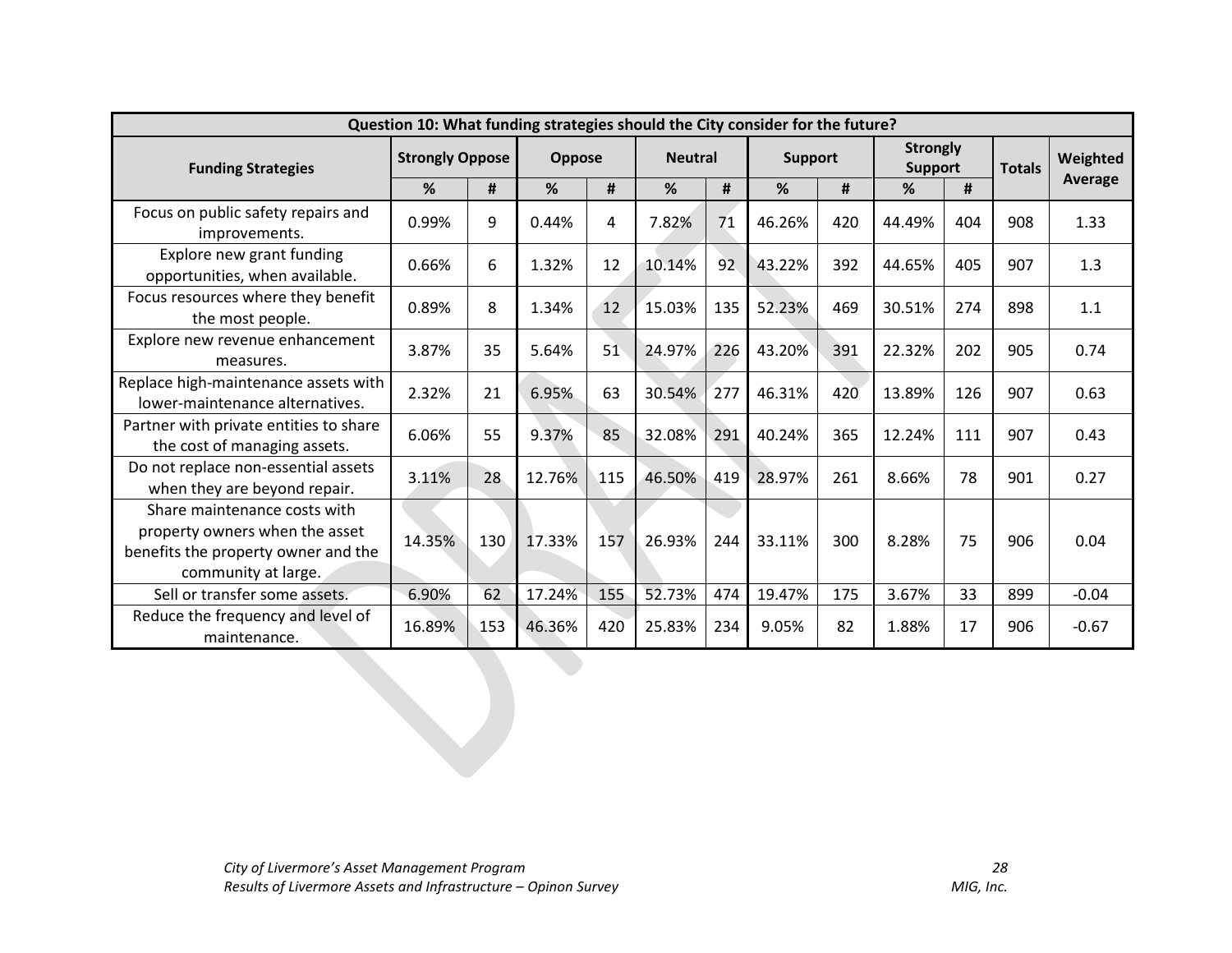## *Appendix B: Respondent Demographics*

Finally, survey respondents were asked to provide some information regarding themselves. They were assured that their information would not be used for any purpose other than comparing survey respondents to the community.

Responses to the demographic questions are detailed below.



**Question 12: What is your relation to Livermore? (917 responses)**

## **Question 13: Which zone do you live in?**

Respondents were asked to indicate which of 10 zones they live in within the City of Livermore, based on the map below.

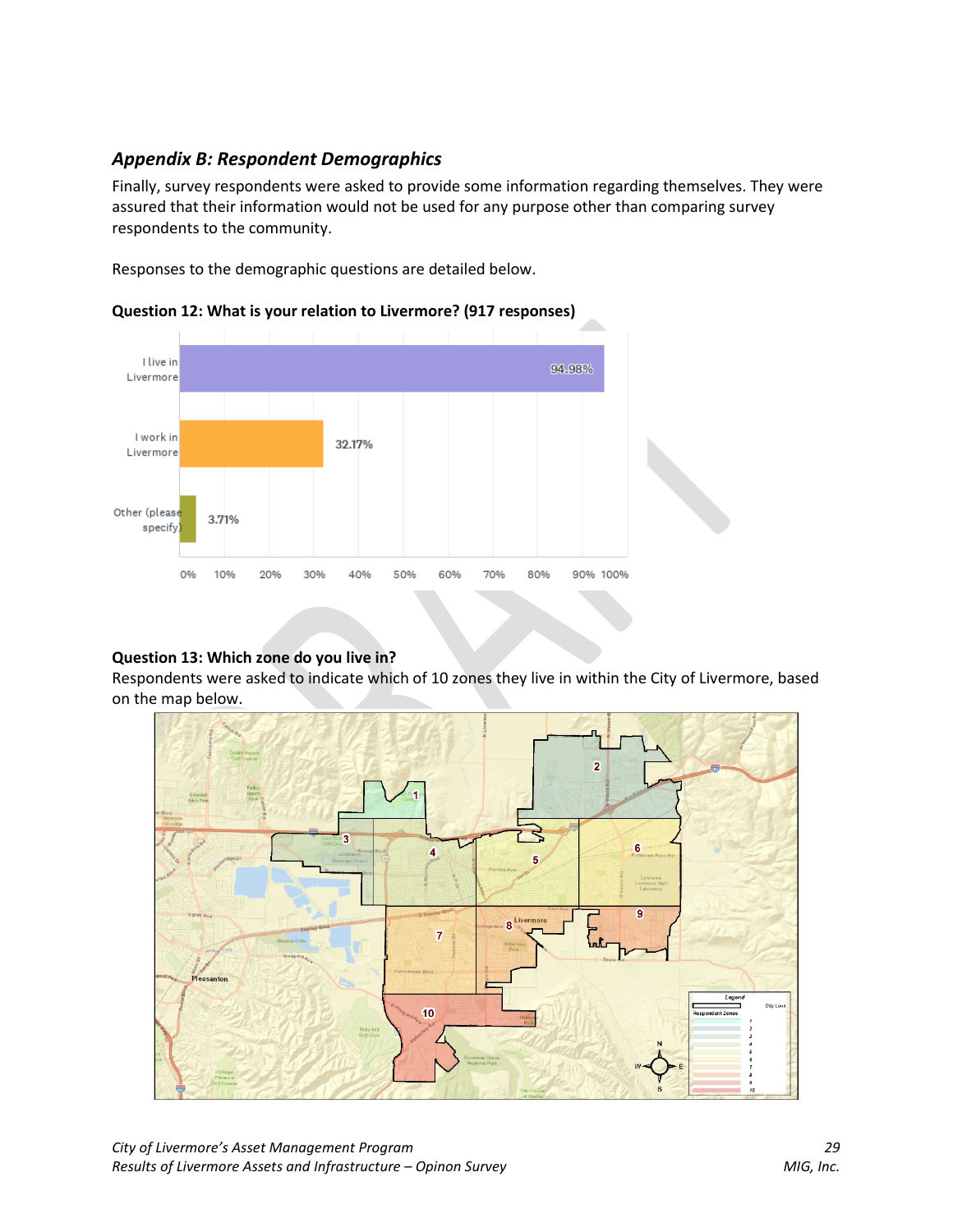|                                           | Question 13: Which zone do you live in? |               |
|-------------------------------------------|-----------------------------------------|---------------|
| Zone                                      | Percentage                              | <b>Number</b> |
| 7                                         | 22.35%                                  | 196           |
| 8                                         | 14.71%                                  | 129           |
| 4                                         | 14.25%                                  | 125           |
| 2                                         | 12.77%                                  | 112           |
| 5                                         | 11.52%                                  | 101           |
| 6                                         | 8.67%                                   | 76            |
| 10                                        | 7.18%                                   | 63            |
| 9                                         | 3.88%                                   | 34            |
| I do not live in the City of<br>Livermore | 2.17%                                   | 19            |
| 1                                         | 2.05%                                   | 18            |
| 3                                         | 0.46%                                   | 4             |
| <b>TOTAL</b>                              | 100%                                    | 877           |

| Question 14: What is your age? |                                  |                |                          |                             |
|--------------------------------|----------------------------------|----------------|--------------------------|-----------------------------|
| <b>Age Range</b>               | <b>Survey</b><br><b>Response</b> | <b>Number</b>  | <b>Census Categories</b> | Livermore<br><b>Average</b> |
| Under 18 years                 | 0.22%                            | $\overline{2}$ | Under 20 years           | 26.4%                       |
| 18 to 24 years                 | 1.20%                            | 11             | 20 to 29 years           | 11.7%                       |
| 25 to 34 years                 | 10.03%                           | 92             | 30 to 39 years           | 13.1%                       |
| 35 to 44 years                 | 21.26%                           | 195            | 40 to 49 years           | 18.6%                       |
| 45 to 54 years                 | 23.23%                           | 213            | 50 to 59 years           | 15.1%                       |
| 55 to 64 years                 | 20.50%                           | 188            | 60 to 64 years           | 5.3%                        |
| 65 years and over              | 20.83%                           | 191            | 65% years and over       | 9.9%                        |
| Prefer not to say              | 2.84%                            | 26             |                          |                             |
| <b>TOTAL</b>                   | 100%                             | 917            |                          |                             |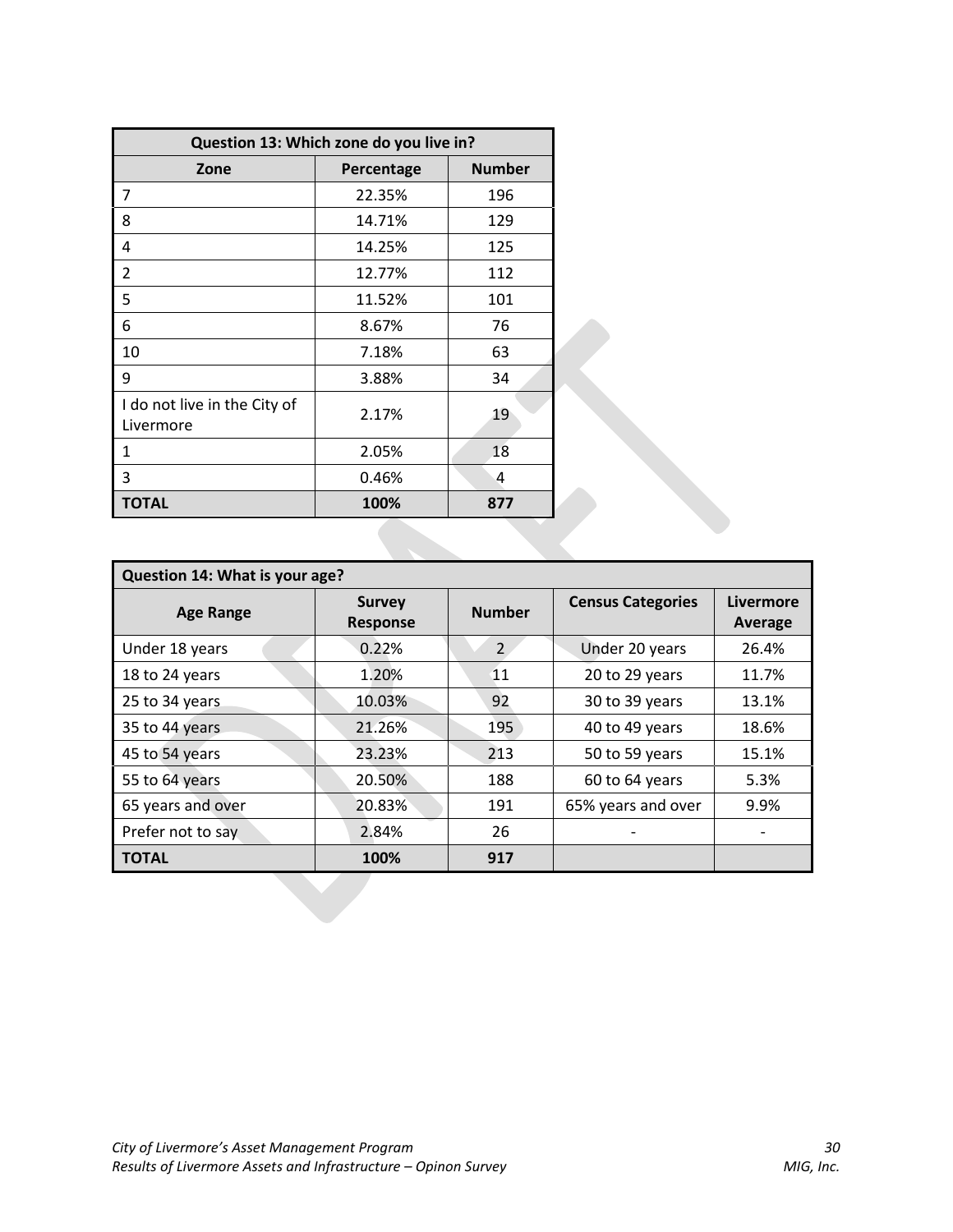**Question 15: Which of the following represents your racial or ethnic heritage? Select all that apply.**

| <b>Racial or Ethnic Heritage</b>          |                   | <b>Survey</b><br><b>Response</b> | <b>Number</b>    |     | Livermore<br>Average |
|-------------------------------------------|-------------------|----------------------------------|------------------|-----|----------------------|
| White non-Hispanic                        |                   | 73.77%                           |                  | 672 | 72.8%                |
| Prefer not to say                         |                   | 15.37%                           |                  | 140 |                      |
| Hispanic/Latino                           |                   | 6.48%                            |                  | 59  | 19.8%                |
| Asian or Asian American                   |                   | 4.39%                            |                  | 40  | 12.07%               |
| Other (please specify)                    |                   | 3.29%                            |                  | 30  | 10.9%                |
| Native American or Alaskan Native         |                   | 1.54%                            |                  | 14  | 0.25%                |
| African American/Black                    |                   | 0.88%                            |                  | 8   | 3.05%                |
| Native Hawaiian or Pacific Islander       |                   | 0.66%                            |                  | 6   | 0.87%                |
| <b>TOTAL</b>                              |                   | N/A                              |                  | 911 |                      |
|                                           |                   |                                  |                  |     |                      |
| Question 16: Please indicate your gender. |                   |                                  |                  |     |                      |
| Gender                                    | <b>Percentage</b> | Numher                           | <b>Livermore</b> |     |                      |

| Question 16: Please indicate your gender. |            |               |                             |
|-------------------------------------------|------------|---------------|-----------------------------|
| Gender                                    | Percentage | <b>Number</b> | Livermore<br><b>Average</b> |
| Female                                    | 55.31%     | 505           | 50.03%                      |
| Male                                      | 36.69%     | 335           | 49.97%                      |
| Prefer not to say                         | 7.67%      | 70            |                             |
| Transgender/Gender-<br>variant            | 0.33%      | 3             |                             |
| TOTAL                                     | 100%       | 913           |                             |

|                         | Question 17: Please indicate your household income. |               |                          |                      |
|-------------------------|-----------------------------------------------------|---------------|--------------------------|----------------------|
| <b>Household Income</b> | Percentage                                          | <b>Number</b> | <b>Census Categories</b> | Livermore<br>Average |
| Prefer not to say       | 23.27%                                              | 212           |                          |                      |
| Under \$15,000          | 0.33%                                               | 3             | Under \$15,000           | 4.4%                 |
| \$15,000 to \$29,999    | 0.99%                                               | 9             | \$15,000 to \$24,999     | 2.9%                 |
| \$30,000 to \$49,999    | 2.20%                                               | 20            | \$25,000 to \$34,999     | 3.9%                 |
|                         |                                                     |               | \$35,000 to \$49,999     | 4.0%                 |
| \$50,000 to \$74,999    | 6.04%                                               | 55            | \$50,000 to \$74,999     | 9.0%                 |
| \$100,000 to \$149,999  | 20.86%                                              | 190           | \$100,000 to \$149,999   | 20.7%                |
| \$150,000 to \$199,999  | 16.03%                                              | 146           | \$150,000 to \$199,999   | 18.5%                |
| \$200,000 or more       | 23.38%                                              | 213           | \$200,000 or more        | 24.0%                |
| <b>TOTAL</b>            | 100%                                                | 911           |                          |                      |